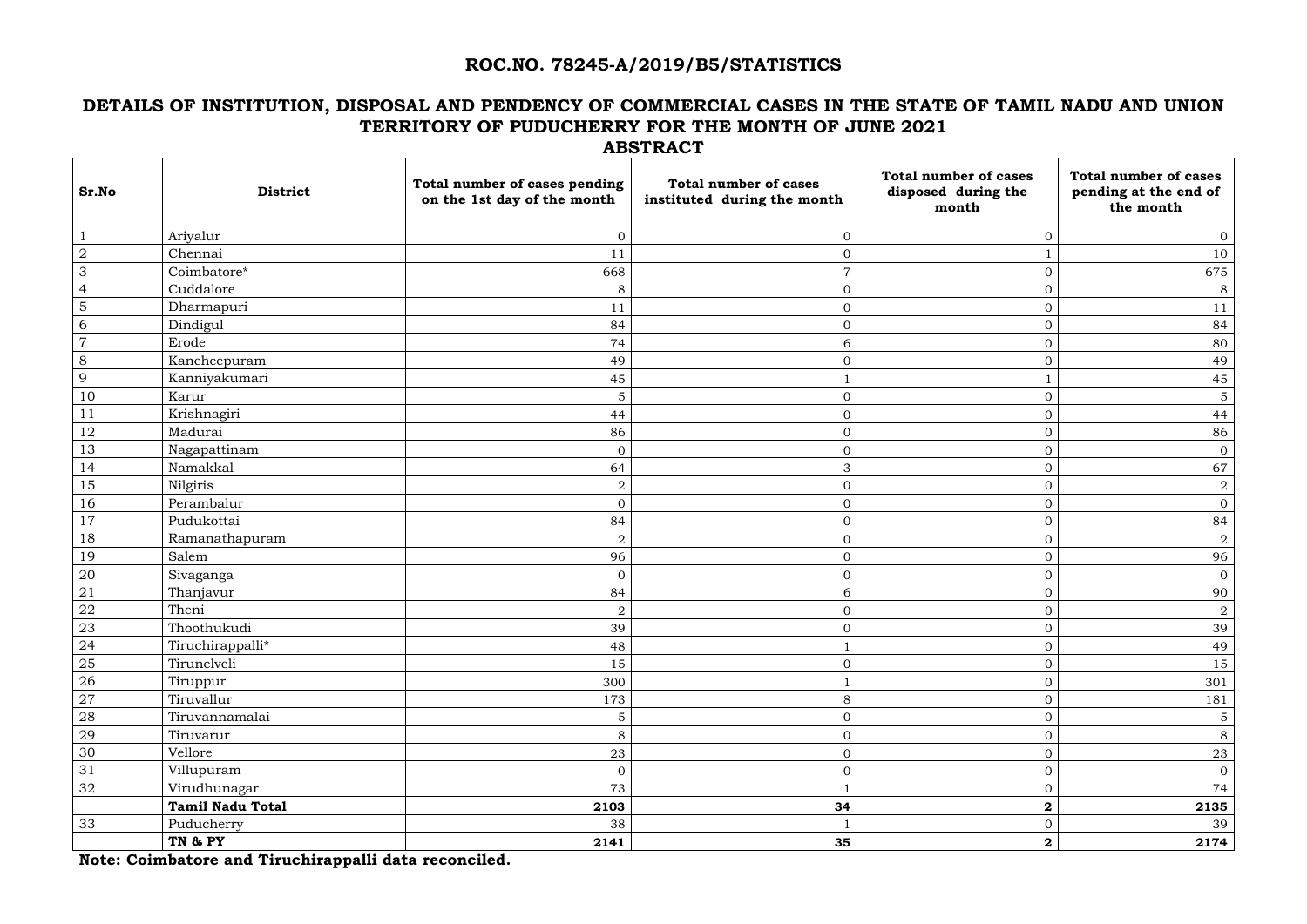|                      | Form 1                                               |                 |              |                                                      |                 |                                            |                               |                             |                      |  |  |  |
|----------------------|------------------------------------------------------|-----------------|--------------|------------------------------------------------------|-----------------|--------------------------------------------|-------------------------------|-----------------------------|----------------------|--|--|--|
|                      |                                                      |                 |              | List of cases e-filed during the month of JUNE 2021  |                 |                                            |                               |                             |                      |  |  |  |
| Sr.N<br>$\mathbf{o}$ | Court                                                | <b>District</b> | Case<br>No.  | <b>Petitioner Name Vs.</b><br><b>Respondent Name</b> | <b>Advocate</b> | <b>Advocate</b><br>Mobile<br><b>Number</b> | <b>Advocate E-</b><br>mail Id | Date of<br>Registrati<br>on | Date of e-<br>filing |  |  |  |
|                      | Principal District Court                             | Ariyalur        | $\mbox{NIL}$ | <b>NIL</b>                                           | <b>NIL</b>      | <b>NIL</b>                                 | $\mbox{NIL}$                  | <b>NIL</b>                  | <b>NIL</b>           |  |  |  |
| $\overline{2}$       | Principal Judge's Court                              | Chennai         | <b>NIL</b>   | <b>NIL</b>                                           | <b>NIL</b>      | <b>NIL</b>                                 | $\mbox{NIL}$                  | <b>NIL</b>                  | <b>NIL</b>           |  |  |  |
| 3                    | Prl. District Court, CBE.                            | Coimbatore      | <b>NIL</b>   | <b>NIL</b>                                           | <b>NIL</b>      | <b>NIL</b>                                 | $\mbox{NIL}$                  | <b>NIL</b>                  | $\mbox{NIL}$         |  |  |  |
|                      | I Addl.District Court, CBE                           | Coimbatore      | $\mbox{NIL}$ | <b>NIL</b>                                           | <b>NIL</b>      | <b>NIL</b>                                 | <b>NIL</b>                    | <b>NIL</b>                  | <b>NIL</b>           |  |  |  |
|                      | III Addl. Dist. Court, CBE                           | Coimbatore      | <b>NIL</b>   | <b>NIL</b>                                           | <b>NIL</b>      | <b>NIL</b>                                 | <b>NIL</b>                    | <b>NIL</b>                  | <b>NIL</b>           |  |  |  |
|                      | IV Addl. Dist. Court, CBE                            | Coimbatore      | $\mbox{NIL}$ | <b>NIL</b>                                           | <b>NIL</b>      | <b>NIL</b>                                 | $\mbox{NIL}$                  | $\mbox{NIL}$                | $\mbox{NIL}$         |  |  |  |
|                      | V Addl. Dist. Court, CBE                             | Coimbatore      | <b>NIL</b>   | <b>NIL</b>                                           | <b>NIL</b>      | $\text{NIL}$                               | $\mbox{NIL}$                  | <b>NIL</b>                  | $\mbox{NIL}$         |  |  |  |
| $\overline{4}$       | Principal District and Sessions<br>Court, Cuddalore  | Cuddalore       | <b>NIL</b>   | <b>NIL</b>                                           | <b>NIL</b>      | <b>NIL</b>                                 | <b>NIL</b>                    | <b>NIL</b>                  | <b>NIL</b>           |  |  |  |
|                      | All other Courts                                     | Cuddalore       | <b>NIL</b>   | <b>NIL</b>                                           | <b>NIL</b>      | <b>NIL</b>                                 | <b>NIL</b>                    | <b>NIL</b>                  | <b>NIL</b>           |  |  |  |
| $\overline{5}$       | Principal District Court,<br>Dharmapuri.             | Dharmapuri      | <b>NIL</b>   | <b>NIL</b>                                           | NIL             | <b>NIL</b>                                 | <b>NIL</b>                    | <b>NIL</b>                  | <b>NIL</b>           |  |  |  |
| 6                    | Principal District Court, Dindigul.                  | Dindigul.       | $\mbox{NIL}$ | <b>NIL</b>                                           | <b>NIL</b>      | <b>NIL</b>                                 | $\mbox{NIL}$                  | <b>NIL</b>                  | $\mbox{NIL}$         |  |  |  |
| $\overline{7}$       | Principal District Court, Erode                      | Erode           | <b>NIL</b>   | NIL                                                  | <b>NIL</b>      | <b>NIL</b>                                 | $\mbox{NIL}$                  | <b>NIL</b>                  | <b>NIL</b>           |  |  |  |
| 8                    | Principal District<br>Court, Chengalpattu            | Kancheepuram    | NIL          | NIL                                                  | NIL             | <b>NIL</b>                                 | <b>NIL</b>                    | NIL                         | <b>NIL</b>           |  |  |  |
| 9                    | Principal District Court, Nagercoil                  | Kanniyakumari   | $\mbox{NIL}$ | <b>NIL</b>                                           | <b>NIL</b>      | <b>NIL</b>                                 | $\mbox{NIL}$                  | <b>NIL</b>                  | $\mbox{NIL}$         |  |  |  |
| 10                   | Principal District Court, Karur                      | Karur           | $\mbox{NIL}$ | <b>NIL</b>                                           | <b>NIL</b>      | <b>NIL</b>                                 | $\mbox{NIL}$                  | <b>NIL</b>                  | <b>NIL</b>           |  |  |  |
| 11                   | Principal District Court, Krishnagiri                | Krishnagiri     | <b>NIL</b>   | <b>NIL</b>                                           | <b>NIL</b>      | <b>NIL</b>                                 | <b>NIL</b>                    | $\mbox{NIL}$                | $\mbox{NIL}$         |  |  |  |
|                      | <b>Additional District Court,</b><br>Krishnagiri     | Krishnagiri     | <b>NIL</b>   | <b>NIL</b>                                           | NIL             | <b>NIL</b>                                 | NIL                           | NIL                         | NIL                  |  |  |  |
|                      | Additional District Court, Hosur.                    | Krishnagiri     | $\mbox{NIL}$ | <b>NIL</b>                                           | <b>NIL</b>      | <b>NIL</b>                                 | $\mbox{NIL}$                  | <b>NIL</b>                  | <b>NIL</b>           |  |  |  |
| 12                   | Prl. Dist. & Sessions Court                          | Madurai         | <b>NIL</b>   | NIL                                                  | <b>NIL</b>      | $\text{NIL}$                               | <b>NIL</b>                    | <b>NIL</b>                  | <b>NIL</b>           |  |  |  |
|                      | I Addl. Dist. & Sessions Court                       | Madurai         | $\mbox{NIL}$ | $\mbox{NIL}$                                         | NIL             | $\mbox{NIL}$                               | $\mbox{NIL}$                  | $\mbox{NIL}$                | $\mbox{NIL}$         |  |  |  |
|                      | I Addl. Sub Court                                    | Madurai         | <b>NIL</b>   | <b>NIL</b>                                           | <b>NIL</b>      | <b>NIL</b>                                 | <b>NIL</b>                    | <b>NIL</b>                  | <b>NIL</b>           |  |  |  |
|                      | II Addl. Sub Court                                   | Madurai         | <b>NIL</b>   | <b>NIL</b>                                           | NIL             | <b>NIL</b>                                 | $\mbox{NIL}$                  | NIL                         | <b>NIL</b>           |  |  |  |
| 13                   | District Court, Nagapattinam                         | Nagapattinam    | <b>NIL</b>   | $\mbox{NIL}$                                         | <b>NIL</b>      | $\mbox{NIL}$                               | <b>NIL</b>                    | <b>NIL</b>                  | <b>NIL</b>           |  |  |  |
|                      | Fast Track Mahila Court,<br>Nagapattinam.            | Nagapattinam    | NIL          | <b>NIL</b>                                           | NIL             | NIL                                        | NIL                           | NIL                         | NIL                  |  |  |  |
|                      | <b>Additional District Court,</b><br>Mayiladuthurai. | Nagapattinam    | NIL          | <b>NIL</b>                                           | <b>NIL</b>      | <b>NIL</b>                                 | NIL                           | <b>NIL</b>                  | <b>NIL</b>           |  |  |  |
|                      | Sub Court, Nagapattinam.                             | Nagapattinam    | NIL          | <b>NIL</b>                                           | <b>NIL</b>      | $\text{NIL}$                               | <b>NIL</b>                    | NIL                         | <b>NIL</b>           |  |  |  |
|                      | Principal Sub Court,<br>Mayiladuthurai.              | Nagapattinam    | NIL          | NIL                                                  | NIL             | $\mbox{NIL}$                               | <b>NIL</b>                    | NIL                         | NIL                  |  |  |  |
|                      | Additional Sub Court,<br>Mayiladuthurai.             | Nagapattinam    | NIL          | NIL                                                  | NIL             | NIL                                        | NIL                           | NIL                         | NIL                  |  |  |  |
|                      | The Principal District Judge                         | Nagapattinam    | $\rm NIL$    | <b>NIL</b>                                           | NIL             | NIL                                        | $\rm NIL$                     | NIL                         | NIL                  |  |  |  |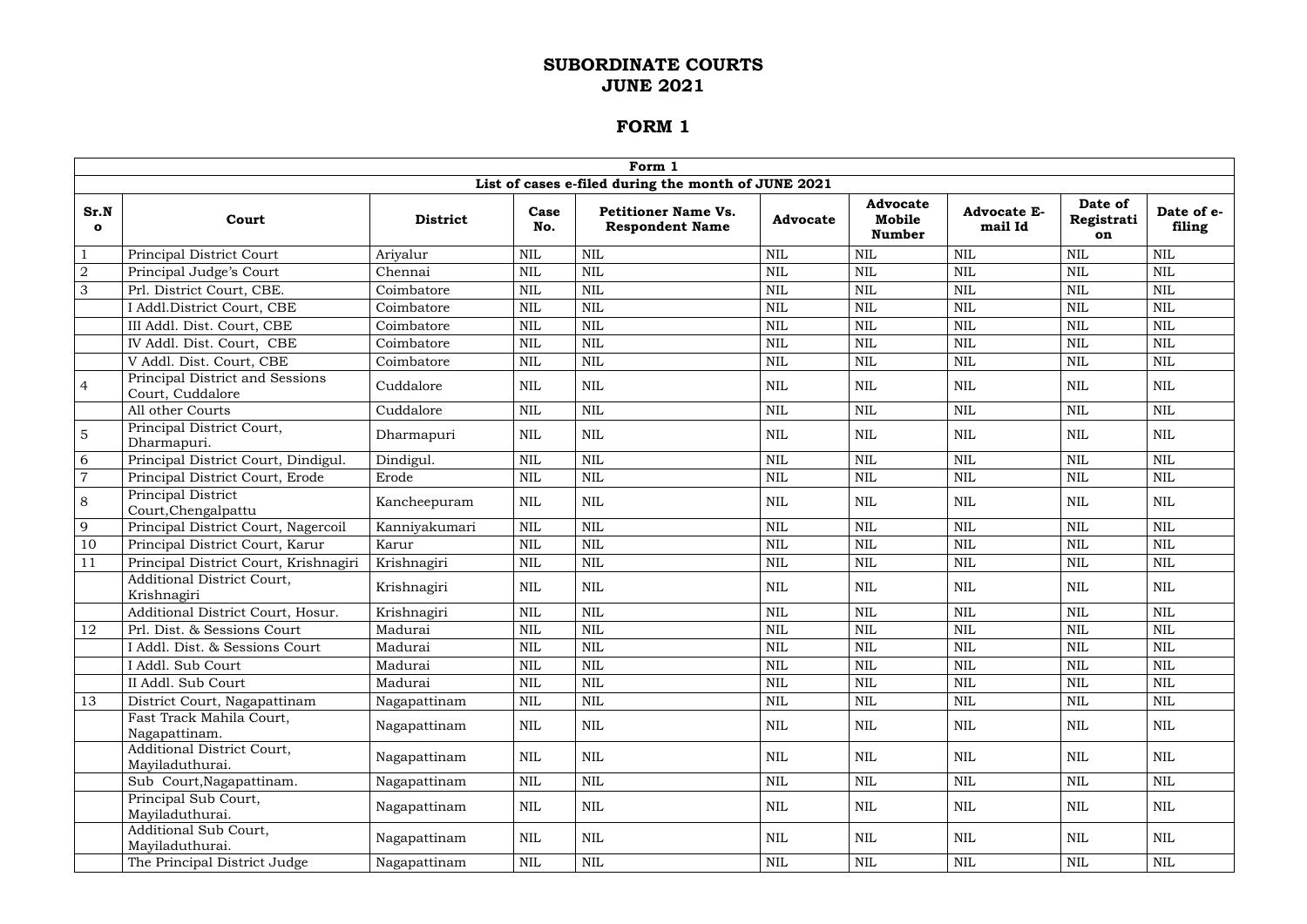|                      | Form 1                                          |                 |              |                                                                                  |                 |                                            |                                              |                             |                      |  |  |
|----------------------|-------------------------------------------------|-----------------|--------------|----------------------------------------------------------------------------------|-----------------|--------------------------------------------|----------------------------------------------|-----------------------------|----------------------|--|--|
|                      |                                                 |                 |              | List of cases e-filed during the month of JUNE 2021                              |                 |                                            |                                              |                             |                      |  |  |
| Sr.N<br>$\mathbf{o}$ | Court                                           | <b>District</b> | Case<br>No.  | <b>Petitioner Name Vs.</b><br><b>Respondent Name</b>                             | <b>Advocate</b> | <b>Advocate</b><br>Mobile<br><b>Number</b> | <b>Advocate E-</b><br>mail Id                | Date of<br>Registrati<br>on | Date of e-<br>filing |  |  |
| 14                   | The Principal District Judge                    | Namakkal        | <b>NIL</b>   | NIL                                                                              | <b>NIL</b>      | <b>NIL</b>                                 | <b>NIL</b>                                   | <b>NIL</b>                  | <b>NIL</b>           |  |  |
| 15                   | District Court Udhagamandalam,<br>Nilgiri       | Nilgiris        | <b>NIL</b>   | <b>NIL</b>                                                                       | <b>NIL</b>      | <b>NIL</b>                                 | <b>NIL</b>                                   | NIL                         | <b>NIL</b>           |  |  |
| 16                   | Principal District Court                        | Perambalur      | <b>NIL</b>   | NIL                                                                              | <b>NIL</b>      | <b>NIL</b>                                 | <b>NIL</b>                                   | <b>NIL</b>                  | <b>NIL</b>           |  |  |
|                      | Mahila Court                                    | Perambalur      | $\mbox{NIL}$ | <b>NIL</b>                                                                       | <b>NIL</b>      | <b>NIL</b>                                 | $\text{NIL}$                                 | <b>NIL</b>                  | <b>NIL</b>           |  |  |
|                      | Sub Court                                       | Perambalur      | $\mbox{NIL}$ | NIL                                                                              | <b>NIL</b>      | <b>NIL</b>                                 | <b>NIL</b>                                   | <b>NIL</b>                  | <b>NIL</b>           |  |  |
| 17                   | The Principal District Court                    | Pudukkottai     | <b>NIL</b>   | NIL                                                                              | <b>NIL</b>      | <b>NIL</b>                                 | <b>NIL</b>                                   | <b>NIL</b>                  | <b>NIL</b>           |  |  |
| 18                   | Principal District Court                        | Ramanathapuram  | <b>NIL</b>   | <b>NIL</b>                                                                       | <b>NIL</b>      | <b>NIL</b>                                 | <b>NIL</b>                                   | <b>NIL</b>                  | <b>NIL</b>           |  |  |
| 19                   | Principal District Court, Salem                 | Salem           | <b>NIL</b>   | <b>NIL</b>                                                                       | <b>NIL</b>      | <b>NIL</b>                                 | <b>NIL</b>                                   | <b>NIL</b>                  | <b>NIL</b>           |  |  |
| 20                   | Principal District and Sessions<br>Court        | Sivaganga       | <b>NIL</b>   | <b>NIL</b>                                                                       | <b>NIL</b>      | <b>NIL</b>                                 | <b>NIL</b>                                   | <b>NIL</b>                  | <b>NIL</b>           |  |  |
| 21                   | Prl. District Court, Thanjavur                  | Thanjavur       | 103/20<br>21 | Indian Over Seas Bank,<br>Melaulur Branch<br>/vs/<br>U.Manikandan and<br>another | R.Ganesan       | 9443161454                                 | ramanatho $1$ $\omega$<br>gmail.com          | 27.04.2021                  | 17.06.2021           |  |  |
|                      | Prl. District Court, Thanjavur                  | Thanjavur       | 104/20<br>21 | Indian Over Seas Bank,<br>Melaulur Branch<br>/vs/<br>Venugobal                   | R.Ganesan       | 9443161454                                 | ramanatho $1$ $\omega$<br>gmail.com          | 27.04.2021                  | 17.06.2021           |  |  |
|                      | Prl. District Court, Thanjavur                  | Thanjavur       | 97/202       | Indian Over Seas Bank,<br>Melaulur Branch<br>/vs/<br>P.Chandramohan              | R.Ganesan       | 9443161454                                 | ramanatho $1$ $\omega$<br>gmail.com          | 30.04.2021                  | 01.06.2021           |  |  |
|                      | Prl. District Court, Thanjavur                  | Thanjavur       | 98/202       | Indian Over Seas Bank,<br>Melaulur Branch<br>/vs/<br>Thilagavathi and another    | R.Ganesan       | 9443161454                                 | ramanatho $1$ $\omega$<br>gmail.com          | 30.04.2021                  | 01.06.2021           |  |  |
|                      | Prl. District Court, Thanjavur                  | Thanjavur       | 99/202       | Indian Over Seas Bank,<br>Melaulur Branch /vs/<br>S.Poomani and another          | R.Ganesan       | 9443161454                                 | ramanatho $1$ $@$<br>gmail.com               | 30.04.2021                  | 01.06.2021           |  |  |
|                      | Prl. District Court, Thanjavur                  | Thanjavur       | 108/21       | Indian Over Seas Bank,<br>Melaulur Branch /vs/<br>P. Vijayaraj and another       | S.Thenmoz<br>hi | 9443972320                                 | thenmozhisure<br>sh399 $\omega$<br>gmail.com | 21.06.2021                  | 24.06.2021           |  |  |
|                      | III Additional District Judge,<br>Pattukkottai. | Thanjavur       | <b>NIL</b>   | $\mbox{NIL}$                                                                     | NIL             | <b>NIL</b>                                 | <b>NIL</b>                                   | NIL                         | <b>NIL</b>           |  |  |
| 22                   | Principal District Court, Theni                 | Theni           | $\mbox{NIL}$ | $\mbox{NIL}$                                                                     | <b>NIL</b>      | $\text{NIL}$                               | NIL                                          | <b>NIL</b>                  | $\text{NIL}$         |  |  |
| 23                   | Principal District Court,<br>Thoothukudi        | Thoothukudi     | NIL          | <b>NIL</b>                                                                       | NIL             | NIL                                        | NIL                                          | NIL                         | <b>NIL</b>           |  |  |
| 24                   | Principal District Court                        | Tiruchirappalli | NIL          | $\mbox{NIL}$                                                                     | <b>NIL</b>      | <b>NIL</b>                                 | <b>NIL</b>                                   | <b>NIL</b>                  | <b>NIL</b>           |  |  |
| 25                   | Principal District Court                        | Tirunelveli     | <b>NIL</b>   | NIL                                                                              | <b>NIL</b>      | $\mbox{NIL}$                               | NIL                                          | NIL                         | <b>NIL</b>           |  |  |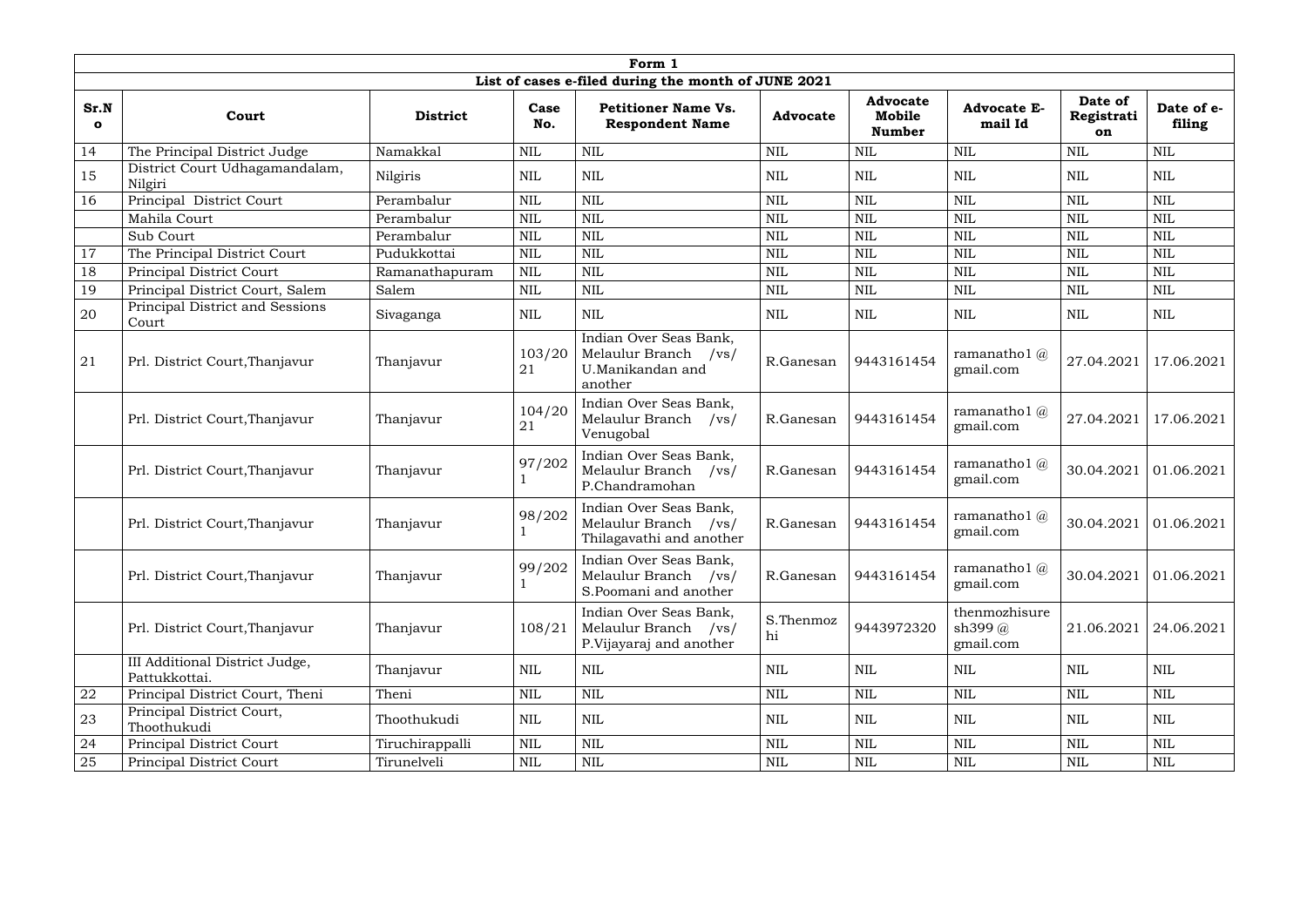|                      |                                                                 |                 |                      | Form 1                                                                                                                                                                                                                    |                 |                                            |                               |                             |                      |
|----------------------|-----------------------------------------------------------------|-----------------|----------------------|---------------------------------------------------------------------------------------------------------------------------------------------------------------------------------------------------------------------------|-----------------|--------------------------------------------|-------------------------------|-----------------------------|----------------------|
|                      |                                                                 |                 |                      | List of cases e-filed during the month of JUNE 2021                                                                                                                                                                       |                 |                                            |                               |                             |                      |
| Sr.N<br>$\mathbf{o}$ | Court                                                           | <b>District</b> | Case<br>No.          | <b>Petitioner Name Vs.</b><br><b>Respondent Name</b>                                                                                                                                                                      | <b>Advocate</b> | <b>Advocate</b><br>Mobile<br><b>Number</b> | <b>Advocate E-</b><br>mail Id | Date of<br>Registrati<br>on | Date of e-<br>filing |
| 26                   | Principal District Court, Tiruppur                              | Tiruppur        | <b>COS</b><br>18/202 | Tamilnad Mercantile Bank<br>Ltd., Rep. by its Branch<br>Manager, Kunnathur<br>Branch, Kunnathur<br>Vs 1. P. Maheswari, Prop.<br>of M/s. King Autos,<br>2. A. Palanivel,<br>3. Kuppayee $@$<br>Kannamma,<br>4. R. Arumugam | K. Praveen      | 9600923344                                 | <b>NIL</b>                    | 07.12.2020                  | 22.06.2021           |
|                      | I Additional District Court, Tiruppur                           | Tiruppur        | <b>NIL</b>           | <b>NIL</b>                                                                                                                                                                                                                | <b>NIL</b>      | <b>NIL</b>                                 | <b>NIL</b>                    | <b>NIL</b>                  | <b>NIL</b>           |
|                      | II Additional District Court,<br>Tiruppur                       | Tiruppur        | <b>NIL</b>           | <b>NIL</b>                                                                                                                                                                                                                | <b>NIL</b>      | NIL                                        | <b>NIL</b>                    | <b>NIL</b>                  | NIL                  |
|                      | Principal Sub Court, Tiruppur                                   | Tiruppur        | $\mbox{NIL}$         | <b>NIL</b>                                                                                                                                                                                                                | <b>NIL</b>      | <b>NIL</b>                                 | <b>NIL</b>                    | $\mbox{NIL}$                | <b>NIL</b>           |
|                      | Additional Sub Court, Tiruppur                                  | Tiruppur        | <b>NIL</b>           | <b>NIL</b>                                                                                                                                                                                                                | <b>NIL</b>      | <b>NIL</b>                                 | <b>NIL</b>                    | <b>NIL</b>                  | <b>NIL</b>           |
|                      | Sub Court, Udumalpet                                            | Tiruppur        | <b>NIL</b>           | <b>NIL</b>                                                                                                                                                                                                                | <b>NIL</b>      | <b>NIL</b>                                 | <b>NIL</b>                    | <b>NIL</b>                  | <b>NIL</b>           |
|                      | Sub Court, Avinashi                                             | Tiruppur        | <b>NIL</b>           | <b>NIL</b>                                                                                                                                                                                                                | <b>NIL</b>      | <b>NIL</b>                                 | <b>NIL</b>                    | <b>NIL</b>                  | <b>NIL</b>           |
| 27                   | Principal District Court, Tiruvallur                            | Tiruvallur      | <b>NIL</b>           | NIL                                                                                                                                                                                                                       | <b>NIL</b>      | <b>NIL</b>                                 | <b>NIL</b>                    | $\mbox{NIL}$                | <b>NIL</b>           |
|                      | The I Additional District and<br>Sessions Court, Tiruvallur.    | Tiruvallur      | <b>NIL</b>           | <b>NIL</b>                                                                                                                                                                                                                | <b>NIL</b>      | <b>NIL</b>                                 | <b>NIL</b>                    | <b>NIL</b>                  | <b>NIL</b>           |
|                      | The II Additional District and<br>Sessions Court, Poonamallee.  | Tiruvallur      | <b>NIL</b>           | $\mbox{NIL}$                                                                                                                                                                                                              | NIL             | <b>NIL</b>                                 | <b>NIL</b>                    | $\mbox{NIL}$                | <b>NIL</b>           |
|                      | The III Additional District and<br>Sessions Court, Poonamallee. | Tiruvallur      | $\mbox{NIL}$         | NIL                                                                                                                                                                                                                       | NIL             | <b>NIL</b>                                 | NIL                           | <b>NIL</b>                  | NIL                  |
|                      | The IV Additional District and<br>Sessions Court, Ponneri.      | Tiruvallur      | <b>NIL</b>           | NIL                                                                                                                                                                                                                       | NIL             | <b>NIL</b>                                 | <b>NIL</b>                    | <b>NIL</b>                  | <b>NIL</b>           |
|                      | The Sub Court, Tiruvallur.                                      | Tiruvallur      | <b>NIL</b>           | NIL                                                                                                                                                                                                                       | <b>NIL</b>      | <b>NIL</b>                                 | $\mbox{NIL}$                  | $\mbox{NIL}$                | <b>NIL</b>           |
|                      | The Sub Court, Poonamallee.                                     | Tiruvallur      | <b>NIL</b>           | <b>NIL</b>                                                                                                                                                                                                                | <b>NIL</b>      | <b>NIL</b>                                 | <b>NIL</b>                    | $\mbox{NIL}$                | <b>NIL</b>           |
|                      | The Sub Court, Tiruttani.                                       | Tiruvallur      | NIL                  | <b>NIL</b>                                                                                                                                                                                                                | NIL             | <b>NIL</b>                                 | NIL                           | NIL                         | NIL                  |
| 28                   | Principal District Court,<br>Tiruvannamalai                     | Tiruvannamalai  | NIL                  | NIL                                                                                                                                                                                                                       | NIL             | NIL                                        | <b>NIL</b>                    | <b>NIL</b>                  | NIL                  |
| 29                   | Principal District Court                                        | Tiruvarur       | <b>NIL</b>           | $\mbox{NIL}$                                                                                                                                                                                                              | <b>NIL</b>      | <b>NIL</b>                                 | $\mbox{NIL}$                  | $\mbox{NIL}$                | <b>NIL</b>           |
| 30                   | Principal District Court, Vellore                               | Vellore         | <b>NIL</b>           | <b>NIL</b>                                                                                                                                                                                                                | NIL             | <b>NIL</b>                                 | <b>NIL</b>                    | NIL                         | NIL                  |
|                      | II Additional District Court, Ranipet                           | Vellore         | <b>NIL</b>           | <b>NIL</b>                                                                                                                                                                                                                | NIL             | <b>NIL</b>                                 | NIL                           | NIL                         | NIL                  |
| 31                   | Principal District Court, Villupuram                            | Villupuram      | $\mbox{NIL}$         | <b>NIL</b>                                                                                                                                                                                                                | <b>NIL</b>      | <b>NIL</b>                                 | $\mbox{NIL}$                  | $\mbox{NIL}$                | <b>NIL</b>           |
| 32                   | Principal District Court,<br>Srivillliputtur                    | Virudhunagar    | NIL                  | NIL                                                                                                                                                                                                                       | NIL             | NIL                                        | NIL                           | NIL                         | <b>NIL</b>           |
|                      | Sub Court, Sivakasi                                             | Virudhunagar    | <b>NIL</b>           | <b>NIL</b>                                                                                                                                                                                                                | NIL             | <b>NIL</b>                                 | <b>NIL</b>                    | $\mbox{NIL}$                | <b>NIL</b>           |
| 33                   | PRINCIPAL DISTRICT JUDGE,<br>PUDUCHERRY                         | Puducherry      | <b>NIL</b>           | <b>NIL</b>                                                                                                                                                                                                                | NIL             | NIL                                        | <b>NIL</b>                    | <b>NIL</b>                  | NIL                  |
|                      | DISTRICT JUDGE, KARAIKAL                                        | Puducherry      | $\mbox{NIL}$         | $\mbox{NIL}$                                                                                                                                                                                                              | <b>NIL</b>      | $\mbox{NIL}$                               | $\mbox{NIL}$                  | $\mbox{NIL}$                | <b>NIL</b>           |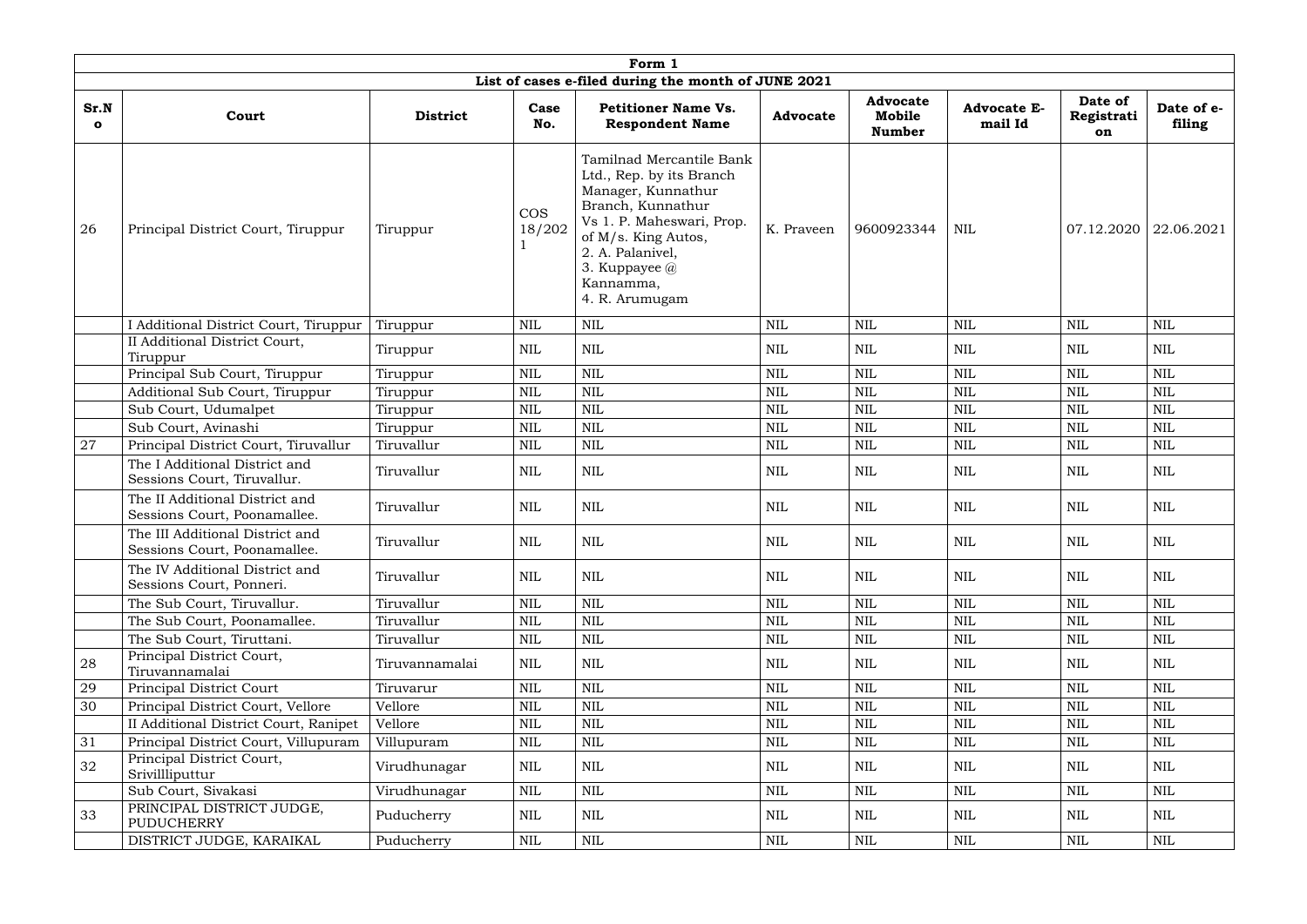|                | Form 2                                                                                |                 |              |                                                         |                 |                         |                                               |  |  |  |
|----------------|---------------------------------------------------------------------------------------|-----------------|--------------|---------------------------------------------------------|-----------------|-------------------------|-----------------------------------------------|--|--|--|
|                | List of cases in which e-payment of Court fees was made during the month of JUNE 2021 |                 |              |                                                         |                 |                         |                                               |  |  |  |
| Sr.No          | Court                                                                                 | <b>District</b> | Case<br>No.  | <b>Petitioner Name</b><br>Vs. Respondent<br><b>Name</b> | <b>Advocate</b> | Date of<br>Registration | Date of e-<br>payment of<br><b>Court Fees</b> |  |  |  |
|                | Principal District Court                                                              | Ariyalur        | <b>NIL</b>   | <b>NIL</b>                                              | <b>NIL</b>      | NIL                     | <b>NIL</b>                                    |  |  |  |
| $\sqrt{2}$     | Principal Judge's Court                                                               | Chennai         | <b>NIL</b>   | <b>NIL</b>                                              | <b>NIL</b>      | <b>NIL</b>              | <b>NIL</b>                                    |  |  |  |
| $\mathfrak{S}$ | Prl. District Court, CBE.                                                             | Coimbatore      | $\mbox{NIL}$ | <b>NIL</b>                                              | <b>NIL</b>      | <b>NIL</b>              | <b>NIL</b>                                    |  |  |  |
|                | I Addl.District Court, CBE                                                            | Coimbatore      | $\mbox{NIL}$ | <b>NIL</b>                                              | <b>NIL</b>      | <b>NIL</b>              | <b>NIL</b>                                    |  |  |  |
|                | III Addl. Dist. Court, CBE                                                            | Coimbatore      | <b>NIL</b>   | <b>NIL</b>                                              | <b>NIL</b>      | <b>NIL</b>              | <b>NIL</b>                                    |  |  |  |
|                | IV Addl. Dist. Court, CBE                                                             | Coimbatore      | <b>NIL</b>   | <b>NIL</b>                                              | NIL             | <b>NIL</b>              | <b>NIL</b>                                    |  |  |  |
|                | V Addl. Dist. Court, CBE                                                              | Coimbatore      | $\mbox{NIL}$ | <b>NIL</b>                                              | <b>NIL</b>      | <b>NIL</b>              | <b>NIL</b>                                    |  |  |  |
| $\overline{4}$ | Principal District and Sessions Court, Cuddalore                                      | Cuddalore       | <b>NIL</b>   | <b>NIL</b>                                              | <b>NIL</b>      | <b>NIL</b>              | <b>NIL</b>                                    |  |  |  |
|                | All other Courts                                                                      | Cuddalore       | $\mbox{NIL}$ | <b>NIL</b>                                              | <b>NIL</b>      | <b>NIL</b>              | <b>NIL</b>                                    |  |  |  |
| 5              | Principal District Court, Dharmapuri.                                                 | Dharmapuri      | $\mbox{NIL}$ | <b>NIL</b>                                              | <b>NIL</b>      | <b>NIL</b>              | <b>NIL</b>                                    |  |  |  |
| 6              | Principal District Court, Dindigul.                                                   | Dindigul.       | $\mbox{NIL}$ | <b>NIL</b>                                              | <b>NIL</b>      | <b>NIL</b>              | <b>NIL</b>                                    |  |  |  |
| $\overline{7}$ | Principal District Court, Erode                                                       | Erode           | <b>NIL</b>   | <b>NIL</b>                                              | <b>NIL</b>      | $\mbox{NIL}$            | <b>NIL</b>                                    |  |  |  |
| 8              | Principal District Court, Chengalpattu                                                | Kancheepuram    | <b>NIL</b>   | <b>NIL</b>                                              | <b>NIL</b>      | <b>NIL</b>              | <b>NIL</b>                                    |  |  |  |
| 9              | Principal District Court, Nagercoil                                                   | Kanniyakumari   | <b>NIL</b>   | <b>NIL</b>                                              | <b>NIL</b>      | <b>NIL</b>              | <b>NIL</b>                                    |  |  |  |
| 10             | Principal District Court, Karur                                                       | Karur           | <b>NIL</b>   | <b>NIL</b>                                              | <b>NIL</b>      | <b>NIL</b>              | <b>NIL</b>                                    |  |  |  |
| 11             | Principal District Court, Krishnagiri                                                 | Krishnagiri     | <b>NIL</b>   | <b>NIL</b>                                              | NIL             | <b>NIL</b>              | <b>NIL</b>                                    |  |  |  |
|                | Additional District Court, Krishnagiri                                                | Krishnagiri     | $\mbox{NIL}$ | <b>NIL</b>                                              | <b>NIL</b>      | <b>NIL</b>              | <b>NIL</b>                                    |  |  |  |
|                | Additional District Court, Hosur.                                                     | Krishnagiri     | <b>NIL</b>   | <b>NIL</b>                                              | <b>NIL</b>      | <b>NIL</b>              | <b>NIL</b>                                    |  |  |  |
| 12             | Prl. Dist. & Sessions Court                                                           | Madurai         | <b>NIL</b>   | <b>NIL</b>                                              | <b>NIL</b>      | <b>NIL</b>              | <b>NIL</b>                                    |  |  |  |
|                | I Addl. Dist. & Sessions Court                                                        | Madurai         | <b>NIL</b>   | <b>NIL</b>                                              | <b>NIL</b>      | <b>NIL</b>              | <b>NIL</b>                                    |  |  |  |
|                | <b>I Addl. Sub Court</b>                                                              | Madurai         | $\mbox{NIL}$ | <b>NIL</b>                                              | <b>NIL</b>      | <b>NIL</b>              | <b>NIL</b>                                    |  |  |  |
|                | II Addl. Sub Court                                                                    | Madurai         | <b>NIL</b>   | <b>NIL</b>                                              | NIL             | <b>NIL</b>              | <b>NIL</b>                                    |  |  |  |
| 13             | District Court, Nagapattinam                                                          | Nagapattinam    | $\mbox{NIL}$ | <b>NIL</b>                                              | <b>NIL</b>      | <b>NIL</b>              | <b>NIL</b>                                    |  |  |  |
|                | Fast Track Mahila Court, Nagapattinam.                                                | Nagapattinam    | $\mbox{NIL}$ | <b>NIL</b>                                              | <b>NIL</b>      | $\mbox{NIL}$            | <b>NIL</b>                                    |  |  |  |
|                | Additional District Court, Mayiladuthurai.                                            | Nagapattinam    | <b>NIL</b>   | <b>NIL</b>                                              | <b>NIL</b>      | <b>NIL</b>              | <b>NIL</b>                                    |  |  |  |
|                | Sub Court, Nagapattinam.                                                              | Nagapattinam    | $\mbox{NIL}$ | <b>NIL</b>                                              | <b>NIL</b>      | <b>NIL</b>              | <b>NIL</b>                                    |  |  |  |
|                | Principal Sub Court, Mayiladuthurai.                                                  | Nagapattinam    | <b>NIL</b>   | <b>NIL</b>                                              | NIL             | NIL                     | <b>NIL</b>                                    |  |  |  |
|                | Additional Sub Court, Mayiladuthurai.                                                 | Nagapattinam    | $\mbox{NIL}$ | <b>NIL</b>                                              | <b>NIL</b>      | $\mbox{NIL}$            | <b>NIL</b>                                    |  |  |  |
|                | The Principal District Judge                                                          | Nagapattinam    | $\mbox{NIL}$ | <b>NIL</b>                                              | NIL             | NIL                     | <b>NIL</b>                                    |  |  |  |
| 14             | The Principal District Judge                                                          | Namakkal        | $\mbox{NIL}$ | <b>NIL</b>                                              | NIL             | NIL                     | $\mbox{NIL}$                                  |  |  |  |
| 15             | District Court Udhagamandalam, Nilgiri                                                | Nilgiris        | $\mbox{NIL}$ | <b>NIL</b>                                              | <b>NIL</b>      | $\mbox{NIL}$            | <b>NIL</b>                                    |  |  |  |
| 16             | Principal District Court                                                              | Perambalur      | $\mbox{NIL}$ | <b>NIL</b>                                              | <b>NIL</b>      | <b>NIL</b>              | <b>NIL</b>                                    |  |  |  |
|                | Mahila Court                                                                          | Perambalur      | NIL          | <b>NIL</b>                                              | NIL             | NIL                     | $\mbox{NIL}$                                  |  |  |  |
|                | Sub Court                                                                             | Perambalur      | NIL          | <b>NIL</b>                                              | NIL             | NIL                     | <b>NIL</b>                                    |  |  |  |
| 17             | The Principal District Court                                                          | Pudukkottai     | $\mbox{NIL}$ | $\mbox{NIL}$                                            | <b>NIL</b>      | $\mbox{NIL}$            | $\mbox{NIL}$                                  |  |  |  |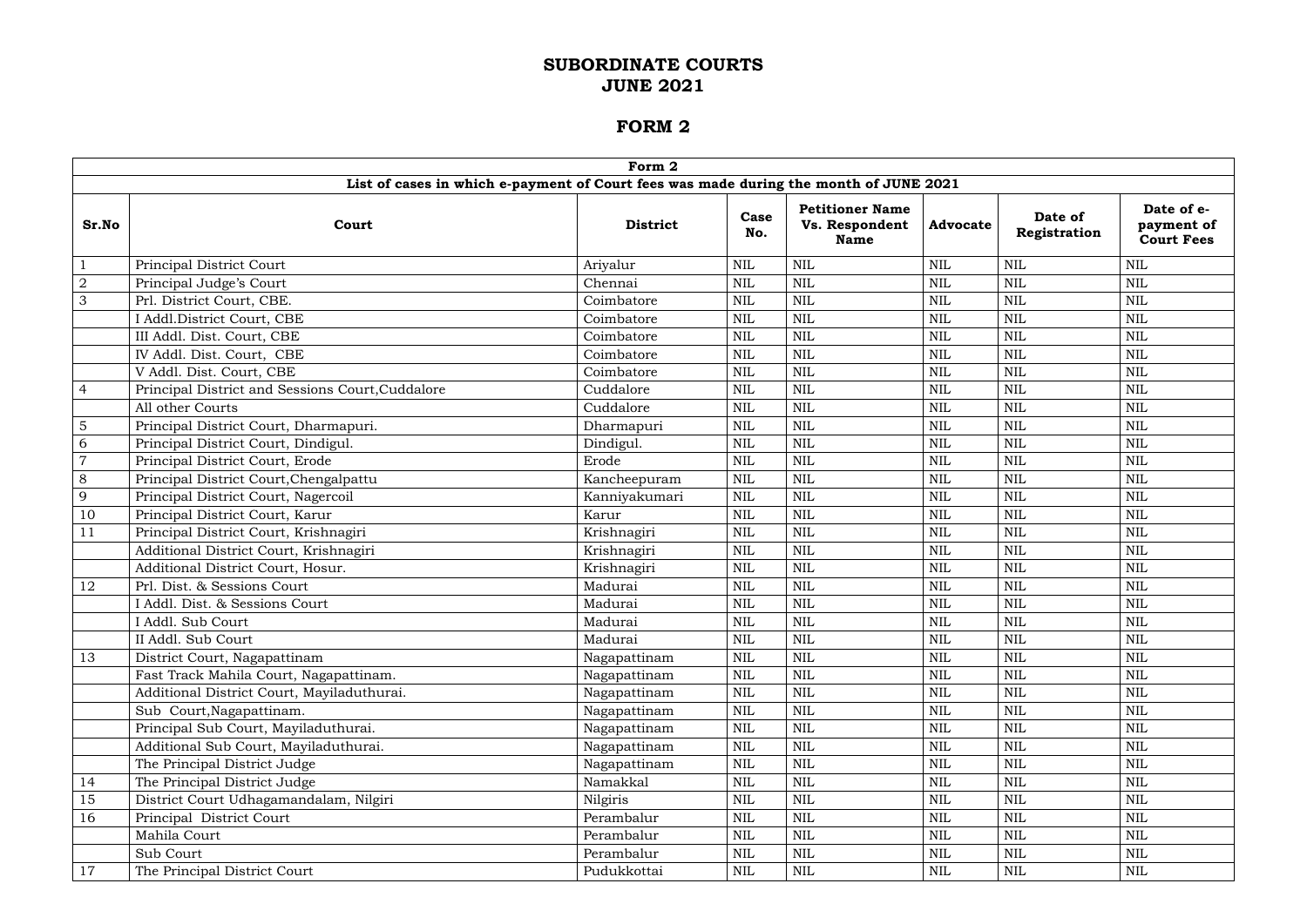|       | Form 2                                                                                |                 |              |                                                         |                 |                         |                                               |  |  |  |  |
|-------|---------------------------------------------------------------------------------------|-----------------|--------------|---------------------------------------------------------|-----------------|-------------------------|-----------------------------------------------|--|--|--|--|
|       | List of cases in which e-payment of Court fees was made during the month of JUNE 2021 |                 |              |                                                         |                 |                         |                                               |  |  |  |  |
| Sr.No | Court                                                                                 | <b>District</b> | Case<br>No.  | <b>Petitioner Name</b><br>Vs. Respondent<br><b>Name</b> | <b>Advocate</b> | Date of<br>Registration | Date of e-<br>payment of<br><b>Court Fees</b> |  |  |  |  |
| 18    | Principal District Court                                                              | Ramanathapuram  | <b>NIL</b>   | <b>NIL</b>                                              | <b>NIL</b>      | <b>NIL</b>              | <b>NIL</b>                                    |  |  |  |  |
| 19    | Principal District Court, Salem                                                       | Salem           | <b>NIL</b>   | <b>NIL</b>                                              | NIL             | <b>NIL</b>              | <b>NIL</b>                                    |  |  |  |  |
| 20    | Principal District and Sessions Court                                                 | Sivaganga       | $\text{NIL}$ | <b>NIL</b>                                              | <b>NIL</b>      | <b>NIL</b>              | <b>NIL</b>                                    |  |  |  |  |
| 21    | Prl. District Court, Thanjavur                                                        | Thanjavur       | $\text{NIL}$ | <b>NIL</b>                                              | <b>NIL</b>      | $\mbox{NIL}$            | $\text{NIL}$                                  |  |  |  |  |
|       | III Additional District Judge, Pattukkottai.                                          | Thanjavur       | <b>NIL</b>   | <b>NIL</b>                                              | <b>NIL</b>      | <b>NIL</b>              | <b>NIL</b>                                    |  |  |  |  |
| 22    | Principal District Court, Theni                                                       | Theni           | <b>NIL</b>   | <b>NIL</b>                                              | <b>NIL</b>      | <b>NIL</b>              | <b>NIL</b>                                    |  |  |  |  |
| 23    | Principal District Court, Thoothukudi                                                 | Thoothukudi     | <b>NIL</b>   | <b>NIL</b>                                              | NIL             | NIL                     | <b>NIL</b>                                    |  |  |  |  |
| 24    | Principal District Court                                                              | Tiruchirappalli | <b>NIL</b>   | <b>NIL</b>                                              | <b>NIL</b>      | <b>NIL</b>              | <b>NIL</b>                                    |  |  |  |  |
| 25    | <b>Principal District Court</b>                                                       | Tirunelveli     | <b>NIL</b>   | <b>NIL</b>                                              | NIL             | <b>NIL</b>              | <b>NIL</b>                                    |  |  |  |  |
| 26    | Principal District Court, Tiruppur                                                    | Tiruppur        | <b>NIL</b>   | <b>NIL</b>                                              | NIL             | <b>NIL</b>              | <b>NIL</b>                                    |  |  |  |  |
|       | I Additional District Court, Tiruppur                                                 | Tiruppur        | <b>NIL</b>   | <b>NIL</b>                                              | <b>NIL</b>      | <b>NIL</b>              | $\text{NIL}$                                  |  |  |  |  |
|       | II Additional District Court, Tiruppur                                                | Tiruppur        | <b>NIL</b>   | <b>NIL</b>                                              | NIL             | <b>NIL</b>              | <b>NIL</b>                                    |  |  |  |  |
|       | Principal Sub Court, Tiruppur                                                         | Tiruppur        | <b>NIL</b>   | <b>NIL</b>                                              | <b>NIL</b>      | <b>NIL</b>              | <b>NIL</b>                                    |  |  |  |  |
|       | Additional Sub Court, Tiruppur                                                        | Tiruppur        | <b>NIL</b>   | <b>NIL</b>                                              | NIL             | <b>NIL</b>              | <b>NIL</b>                                    |  |  |  |  |
|       | Sub Court, Udumalpet                                                                  | Tiruppur        | <b>NIL</b>   | <b>NIL</b>                                              | <b>NIL</b>      | <b>NIL</b>              | <b>NIL</b>                                    |  |  |  |  |
|       | Sub Court, Avinashi                                                                   | Tiruppur        | <b>NIL</b>   | <b>NIL</b>                                              | NIL             | <b>NIL</b>              | <b>NIL</b>                                    |  |  |  |  |
| 27    | Principal District Court, Tiruvallur                                                  | Tiruvallur      | <b>NIL</b>   | <b>NIL</b>                                              | NIL             | <b>NIL</b>              | <b>NIL</b>                                    |  |  |  |  |
|       | The I Additional District and Sessions Court, Tiruvallur.                             | Tiruvallur      | <b>NIL</b>   | <b>NIL</b>                                              | <b>NIL</b>      | <b>NIL</b>              | <b>NIL</b>                                    |  |  |  |  |
|       | The II Additional District and Sessions Court, Poonamallee.                           | Tiruvallur      | <b>NIL</b>   | <b>NIL</b>                                              | <b>NIL</b>      | NIL                     | <b>NIL</b>                                    |  |  |  |  |
|       | The III Additional District and Sessions Court, Poonamallee.                          | Tiruvallur      | $\text{NIL}$ | <b>NIL</b>                                              | <b>NIL</b>      | $\mbox{NIL}$            | <b>NIL</b>                                    |  |  |  |  |
|       | The IV Additional District and Sessions Court, Ponneri.                               | Tiruvallur      | $\text{NIL}$ | <b>NIL</b>                                              | NIL             | <b>NIL</b>              | <b>NIL</b>                                    |  |  |  |  |
|       | The Sub Court, Tiruvallur.                                                            | Tiruvallur      | $\text{NIL}$ | <b>NIL</b>                                              | <b>NIL</b>      | NIL                     | <b>NIL</b>                                    |  |  |  |  |
|       | The Sub Court, Poonamallee.                                                           | Tiruvallur      | <b>NIL</b>   | <b>NIL</b>                                              | <b>NIL</b>      | <b>NIL</b>              | <b>NIL</b>                                    |  |  |  |  |
|       | The Sub Court, Tiruttani.                                                             | Tiruvallur      | <b>NIL</b>   | $\text{NIL}$                                            | NIL             | NIL                     | $\text{NIL}$                                  |  |  |  |  |
| 28    | Principal District Court, Tiruvannamalai                                              | Tiruvannamalai  | $\mbox{NIL}$ | $\mbox{NIL}$                                            | <b>NIL</b>      | $\mbox{NIL}$            | $\text{NIL}$                                  |  |  |  |  |
| 29    | Principal District Court                                                              | Tiruvarur       | <b>NIL</b>   | <b>NIL</b>                                              | <b>NIL</b>      | <b>NIL</b>              | $\text{NIL}$                                  |  |  |  |  |
| 30    | Principal District Court, Vellore                                                     | Vellore         | $\text{NIL}$ | $\text{NIL}$                                            | NIL             | NIL                     | <b>NIL</b>                                    |  |  |  |  |
|       | II Additional District Court, Ranipet                                                 | Vellore         | $\text{NIL}$ | <b>NIL</b>                                              | NIL             | NIL                     | $\text{NIL}$                                  |  |  |  |  |
| 31    | Principal District Court, Villupuram                                                  | Villupuram      | <b>NIL</b>   | <b>NIL</b>                                              | <b>NIL</b>      | <b>NIL</b>              | $\text{NIL}$                                  |  |  |  |  |
| 32    | Principal District Court, Srivillliputtur                                             | Virudhunagar    | <b>NIL</b>   | $\text{NIL}$                                            | NIL             | NIL                     | $\text{NIL}$                                  |  |  |  |  |
|       | Sub Court, Sivakasi                                                                   | Virudhunagar    | <b>NIL</b>   | $\text{NIL}$                                            | <b>NIL</b>      | NIL                     | <b>NIL</b>                                    |  |  |  |  |
| 33    | PRINCIPAL DISTRICT JUDGE, PUDUCHERRY                                                  | Puducherry      | $\mbox{NIL}$ | $\text{NIL}$                                            | <b>NIL</b>      | <b>NIL</b>              | <b>NIL</b>                                    |  |  |  |  |
|       | DISTRICT JUDGE, KARAIKAL                                                              | Puducherry      | NIL          | <b>NIL</b>                                              | NIL             | $\rm NIL$               | $\mbox{NIL}$                                  |  |  |  |  |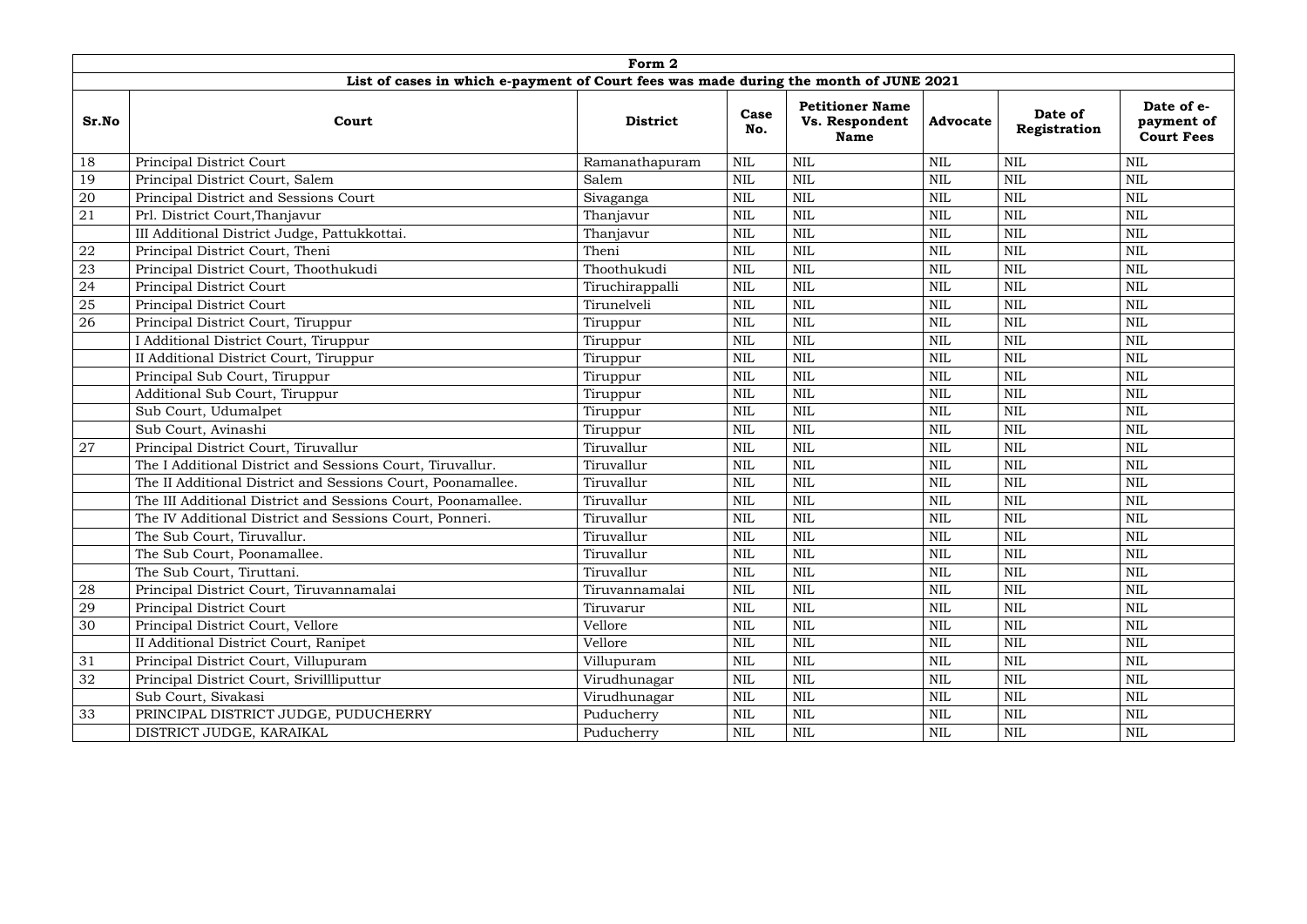|                | Form 3                                                                                             |                 |              |                                                     |                 |                         |                                                       |  |  |  |  |
|----------------|----------------------------------------------------------------------------------------------------|-----------------|--------------|-----------------------------------------------------|-----------------|-------------------------|-------------------------------------------------------|--|--|--|--|
|                | List of cases in which Electronic Service of Process has taken place during the month of JUNE 2021 |                 |              |                                                     |                 |                         |                                                       |  |  |  |  |
| Sr.No          | Court                                                                                              | <b>District</b> | Case No.     | Petitioner<br>Name Vs.<br>Respondent<br><b>Name</b> | <b>Advocate</b> | Date of<br>Registration | Date of<br>Electronic<br>Service of<br><b>Process</b> |  |  |  |  |
|                | Principal District Court                                                                           | Ariyalur        | <b>NIL</b>   | <b>NIL</b>                                          | <b>NIL</b>      | <b>NIL</b>              | <b>NIL</b>                                            |  |  |  |  |
| $\overline{2}$ | Principal Judge's Court                                                                            | Chennai         | <b>NIL</b>   | <b>NIL</b>                                          | $\mbox{NIL}$    | <b>NIL</b>              | <b>NIL</b>                                            |  |  |  |  |
| 3              | Prl. District Court, CBE.                                                                          | Coimbatore      | <b>NIL</b>   | <b>NIL</b>                                          | $\mbox{NIL}$    | <b>NIL</b>              | <b>NIL</b>                                            |  |  |  |  |
|                | I Addl.District Court, CBE                                                                         | Coimbatore      | <b>NIL</b>   | <b>NIL</b>                                          | <b>NIL</b>      | <b>NIL</b>              | <b>NIL</b>                                            |  |  |  |  |
|                | III Addl. Dist. Court, CBE                                                                         | Coimbatore      | <b>NIL</b>   | <b>NIL</b>                                          | $\mbox{NIL}$    | <b>NIL</b>              | <b>NIL</b>                                            |  |  |  |  |
|                | IV Addl. Dist. Court, CBE                                                                          | Coimbatore      | <b>NIL</b>   | <b>NIL</b>                                          | NIL             | <b>NIL</b>              | <b>NIL</b>                                            |  |  |  |  |
|                | V Addl. Dist. Court, CBE                                                                           | Coimbatore      | $\mbox{NIL}$ | <b>NIL</b>                                          | <b>NIL</b>      | <b>NIL</b>              | <b>NIL</b>                                            |  |  |  |  |
| $\overline{4}$ | Principal District and Sessions Court, Cuddalore                                                   | Cuddalore       | <b>NIL</b>   | <b>NIL</b>                                          | $\mbox{NIL}$    | <b>NIL</b>              | <b>NIL</b>                                            |  |  |  |  |
|                | All other Courts                                                                                   | Cuddalore       | <b>NIL</b>   | <b>NIL</b>                                          | <b>NIL</b>      | <b>NIL</b>              | <b>NIL</b>                                            |  |  |  |  |
| 5              | Principal District Court, Dharmapuri.                                                              | Dharmapuri      | <b>NIL</b>   | <b>NIL</b>                                          | <b>NIL</b>      | <b>NIL</b>              | <b>NIL</b>                                            |  |  |  |  |
| 6              | Principal District Court, Dindigul.                                                                | Dindigul.       | <b>NIL</b>   | <b>NIL</b>                                          | <b>NIL</b>      | <b>NIL</b>              | <b>NIL</b>                                            |  |  |  |  |
| $\overline{7}$ | Principal District Court, Erode                                                                    | Erode           | <b>NIL</b>   | <b>NIL</b>                                          | <b>NIL</b>      | <b>NIL</b>              | <b>NIL</b>                                            |  |  |  |  |
| 8              | Principal District Court, Chengalpattu                                                             | Kancheepuram    | <b>NIL</b>   | <b>NIL</b>                                          | $\mbox{NIL}$    | <b>NIL</b>              | <b>NIL</b>                                            |  |  |  |  |
| 9              | Principal District Court, Nagercoil                                                                | Kanniyakumari   | <b>NIL</b>   | <b>NIL</b>                                          | <b>NIL</b>      | <b>NIL</b>              | <b>NIL</b>                                            |  |  |  |  |
| 10             | Principal District Court, Karur                                                                    | Karur           | <b>NIL</b>   | <b>NIL</b>                                          | $\mbox{NIL}$    | <b>NIL</b>              | <b>NIL</b>                                            |  |  |  |  |
| 11             | Principal District Court, Krishnagiri                                                              | Krishnagiri     | <b>NIL</b>   | <b>NIL</b>                                          | <b>NIL</b>      | <b>NIL</b>              | <b>NIL</b>                                            |  |  |  |  |
|                | Additional District Court, Krishnagiri                                                             | Krishnagiri     | <b>NIL</b>   | NIL                                                 | <b>NIL</b>      | <b>NIL</b>              | <b>NIL</b>                                            |  |  |  |  |
|                | Additional District Court, Hosur.                                                                  | Krishnagiri     | <b>NIL</b>   | NIL                                                 | <b>NIL</b>      | <b>NIL</b>              | <b>NIL</b>                                            |  |  |  |  |
| 12             | Prl. Dist. & Sessions Court                                                                        | Madurai         | <b>NIL</b>   | <b>NIL</b>                                          | <b>NIL</b>      | <b>NIL</b>              | <b>NIL</b>                                            |  |  |  |  |
|                | I Addl. Dist. & Sessions Court                                                                     | Madurai         | <b>NIL</b>   | <b>NIL</b>                                          | $\mbox{NIL}$    | <b>NIL</b>              | <b>NIL</b>                                            |  |  |  |  |
|                | I Addl. Sub Court                                                                                  | Madurai         | <b>NIL</b>   | <b>NIL</b>                                          | $\mbox{NIL}$    | <b>NIL</b>              | <b>NIL</b>                                            |  |  |  |  |
|                | II Addl. Sub Court                                                                                 | Madurai         | <b>NIL</b>   | <b>NIL</b>                                          | $\mbox{NIL}$    | <b>NIL</b>              | <b>NIL</b>                                            |  |  |  |  |
| 13             | District Court, Nagapattinam                                                                       | Nagapattinam    | <b>NIL</b>   | <b>NIL</b>                                          | $\mbox{NIL}$    | <b>NIL</b>              | <b>NIL</b>                                            |  |  |  |  |
|                | Fast Track Mahila Court, Nagapattinam.                                                             | Nagapattinam    | <b>NIL</b>   | <b>NIL</b>                                          | $\mbox{NIL}$    | <b>NIL</b>              | <b>NIL</b>                                            |  |  |  |  |
|                | Additional District Court, Mayiladuthurai.                                                         | Nagapattinam    | <b>NIL</b>   | <b>NIL</b>                                          | $\mbox{NIL}$    | <b>NIL</b>              | <b>NIL</b>                                            |  |  |  |  |
|                | Sub Court, Nagapattinam.                                                                           | Nagapattinam    | <b>NIL</b>   | <b>NIL</b>                                          | $\mbox{NIL}$    | <b>NIL</b>              | <b>NIL</b>                                            |  |  |  |  |
|                | Principal Sub Court, Mayiladuthurai.                                                               | Nagapattinam    | <b>NIL</b>   | <b>NIL</b>                                          | NIL             | <b>NIL</b>              | NIL                                                   |  |  |  |  |
|                | Additional Sub Court, Mayiladuthurai.                                                              | Nagapattinam    | <b>NIL</b>   | <b>NIL</b>                                          | $\mbox{NIL}$    | <b>NIL</b>              | <b>NIL</b>                                            |  |  |  |  |
|                | The Principal District Judge                                                                       | Nagapattinam    | <b>NIL</b>   | <b>NIL</b>                                          | $\mbox{NIL}$    | <b>NIL</b>              | <b>NIL</b>                                            |  |  |  |  |
| 14             | The Principal District Judge                                                                       | Namakkal        | <b>NIL</b>   | <b>NIL</b>                                          | $\mbox{NIL}$    | <b>NIL</b>              | <b>NIL</b>                                            |  |  |  |  |
| 15             | District Court Udhagamandalam, Nilgiri                                                             | Nilgiris        | $\mbox{NIL}$ | <b>NIL</b>                                          | $\mbox{NIL}$    | <b>NIL</b>              | <b>NIL</b>                                            |  |  |  |  |
| 16             | Principal District Court                                                                           | Perambalur      | <b>NIL</b>   | <b>NIL</b>                                          | $\mbox{NIL}$    | <b>NIL</b>              | <b>NIL</b>                                            |  |  |  |  |
|                | Mahila Court                                                                                       | Perambalur      | <b>NIL</b>   | <b>NIL</b>                                          | <b>NIL</b>      | <b>NIL</b>              | <b>NIL</b>                                            |  |  |  |  |
|                | Sub Court                                                                                          | Perambalur      | NIL          | $\mbox{NIL}$                                        | NIL             | <b>NIL</b>              | $\mbox{NIL}$                                          |  |  |  |  |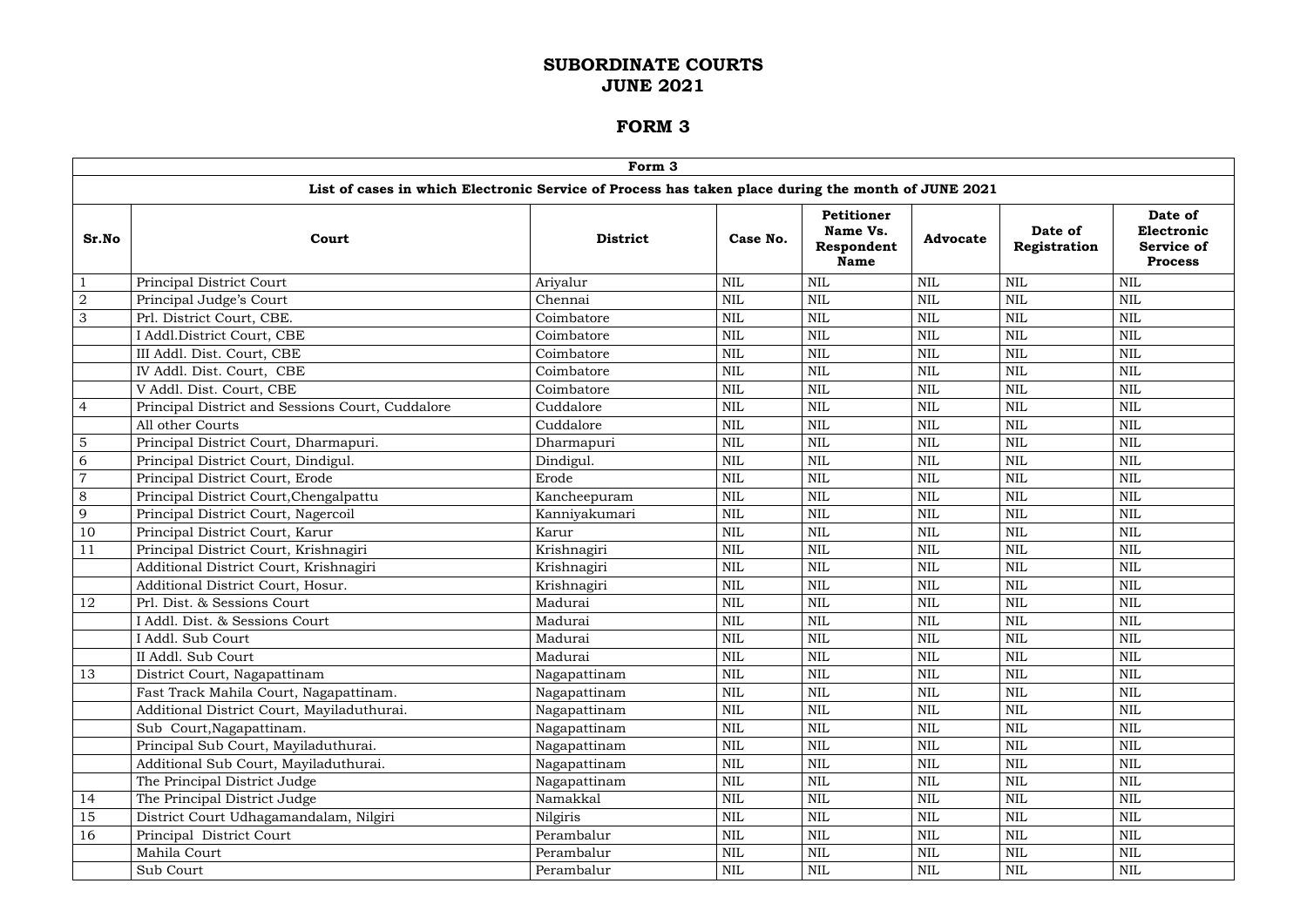|        | Form 3                                                                                             |                 |            |                                                     |                 |                         |                                                              |  |  |  |  |
|--------|----------------------------------------------------------------------------------------------------|-----------------|------------|-----------------------------------------------------|-----------------|-------------------------|--------------------------------------------------------------|--|--|--|--|
|        | List of cases in which Electronic Service of Process has taken place during the month of JUNE 2021 |                 |            |                                                     |                 |                         |                                                              |  |  |  |  |
| Sr.No  | Court                                                                                              | <b>District</b> | Case No.   | Petitioner<br>Name Vs.<br>Respondent<br><b>Name</b> | <b>Advocate</b> | Date of<br>Registration | Date of<br>Electronic<br><b>Service of</b><br><b>Process</b> |  |  |  |  |
| 17     | The Principal District Court                                                                       | Pudukkottai     | <b>NIL</b> | <b>NIL</b>                                          | <b>NIL</b>      | <b>NIL</b>              | <b>NIL</b>                                                   |  |  |  |  |
| 18     | Principal District Court                                                                           | Ramanathapuram  | <b>NIL</b> | <b>NIL</b>                                          | <b>NIL</b>      | <b>NIL</b>              | <b>NIL</b>                                                   |  |  |  |  |
| 19     | Principal District Court, Salem                                                                    | Salem           | <b>NIL</b> | <b>NIL</b>                                          | <b>NIL</b>      | <b>NIL</b>              | <b>NIL</b>                                                   |  |  |  |  |
| 20     | Principal District and Sessions Court                                                              | Sivaganga       | <b>NIL</b> | <b>NIL</b>                                          | <b>NIL</b>      | <b>NIL</b>              | <b>NIL</b>                                                   |  |  |  |  |
| 21     | Prl. District Court, Thanjavur                                                                     | Thanjavur       | <b>NIL</b> | <b>NIL</b>                                          | $\text{NIL}$    | <b>NIL</b>              | $\text{NIL}$                                                 |  |  |  |  |
|        | III Additional District Judge, Pattukkottai.                                                       | Thanjavur       | NIL        | <b>NIL</b>                                          | <b>NIL</b>      | <b>NIL</b>              | <b>NIL</b>                                                   |  |  |  |  |
| 22     | Principal District Court, Theni                                                                    | Theni           | NIL        | <b>NIL</b>                                          | <b>NIL</b>      | <b>NIL</b>              | <b>NIL</b>                                                   |  |  |  |  |
| 23     | Principal District Court, Thoothukudi                                                              | Thoothukudi     | NIL        | <b>NIL</b>                                          | <b>NIL</b>      | <b>NIL</b>              | <b>NIL</b>                                                   |  |  |  |  |
| 24     | Principal District Court                                                                           | Tiruchirappalli | <b>NIL</b> | <b>NIL</b>                                          | <b>NIL</b>      | <b>NIL</b>              | <b>NIL</b>                                                   |  |  |  |  |
| $25\,$ | Principal District Court                                                                           | Tirunelveli     | <b>NIL</b> | <b>NIL</b>                                          | $\mbox{NIL}$    | <b>NIL</b>              | <b>NIL</b>                                                   |  |  |  |  |
| 26     | Principal District Court, Tiruppur                                                                 | Tiruppur        | <b>NIL</b> | <b>NIL</b>                                          | $\text{NIL}$    | <b>NIL</b>              | $\text{NIL}$                                                 |  |  |  |  |
|        | I Additional District Court, Tiruppur                                                              | Tiruppur        | <b>NIL</b> | <b>NIL</b>                                          | <b>NIL</b>      | <b>NIL</b>              | <b>NIL</b>                                                   |  |  |  |  |
|        | II Additional District Court, Tiruppur                                                             | Tiruppur        | <b>NIL</b> | <b>NIL</b>                                          | $\mbox{NIL}$    | <b>NIL</b>              | <b>NIL</b>                                                   |  |  |  |  |
|        | Principal Sub Court, Tiruppur                                                                      | Tiruppur        | <b>NIL</b> | <b>NIL</b>                                          | <b>NIL</b>      | <b>NIL</b>              | <b>NIL</b>                                                   |  |  |  |  |
|        | Additional Sub Court, Tiruppur                                                                     | Tiruppur        | <b>NIL</b> | <b>NIL</b>                                          | <b>NIL</b>      | <b>NIL</b>              | <b>NIL</b>                                                   |  |  |  |  |
|        | Sub Court, Udumalpet                                                                               | Tiruppur        | NIL        | <b>NIL</b>                                          | $\text{NIL}$    | <b>NIL</b>              | <b>NIL</b>                                                   |  |  |  |  |
|        | Sub Court, Avinashi                                                                                | Tiruppur        | <b>NIL</b> | <b>NIL</b>                                          | <b>NIL</b>      | <b>NIL</b>              | <b>NIL</b>                                                   |  |  |  |  |
| 27     | Principal District Court, Tiruvallur                                                               | Tiruvallur      | NIL        | <b>NIL</b>                                          | <b>NIL</b>      | <b>NIL</b>              | <b>NIL</b>                                                   |  |  |  |  |
|        | The I Additional District and Sessions Court, Tiruvallur.                                          | Tiruvallur      | <b>NIL</b> | <b>NIL</b>                                          | $\mbox{NIL}$    | <b>NIL</b>              | $\text{NIL}$                                                 |  |  |  |  |
|        | The II Additional District and Sessions Court, Poonamallee.                                        | Tiruvallur      | <b>NIL</b> | <b>NIL</b>                                          | $\text{NIL}$    | <b>NIL</b>              | <b>NIL</b>                                                   |  |  |  |  |
|        | The III Additional District and Sessions Court, Poonamallee.                                       | Tiruvallur      | NIL        | <b>NIL</b>                                          | <b>NIL</b>      | <b>NIL</b>              | <b>NIL</b>                                                   |  |  |  |  |
|        | The IV Additional District and Sessions Court, Ponneri.                                            | Tiruvallur      | <b>NIL</b> | <b>NIL</b>                                          | $\mbox{NIL}$    | <b>NIL</b>              | $\mbox{NIL}$                                                 |  |  |  |  |
|        | The Sub Court, Tiruvallur.                                                                         | Tiruvallur      | <b>NIL</b> | <b>NIL</b>                                          | <b>NIL</b>      | <b>NIL</b>              | <b>NIL</b>                                                   |  |  |  |  |
|        | The Sub Court, Poonamallee.                                                                        | Tiruvallur      | <b>NIL</b> | <b>NIL</b>                                          | $\text{NIL}$    | <b>NIL</b>              | $\text{NIL}$                                                 |  |  |  |  |
|        | The Sub Court, Tiruttani.                                                                          | Tiruvallur      | NIL        | <b>NIL</b>                                          | NIL             | <b>NIL</b>              | <b>NIL</b>                                                   |  |  |  |  |
| 28     | Principal District Court, Tiruvannamalai                                                           | Tiruvannamalai  | <b>NIL</b> | <b>NIL</b>                                          | <b>NIL</b>      | <b>NIL</b>              | <b>NIL</b>                                                   |  |  |  |  |
| 29     | Principal District Court                                                                           | Tiruvarur       | <b>NIL</b> | <b>NIL</b>                                          | $\text{NIL}$    | <b>NIL</b>              | $\text{NIL}$                                                 |  |  |  |  |
| 30     | Principal District Court, Vellore                                                                  | Vellore         | <b>NIL</b> | <b>NIL</b>                                          | NIL             | <b>NIL</b>              | <b>NIL</b>                                                   |  |  |  |  |
|        | II Additional District Court, Ranipet                                                              | Vellore         | <b>NIL</b> | <b>NIL</b>                                          | NIL             | <b>NIL</b>              | <b>NIL</b>                                                   |  |  |  |  |
| 31     | Principal District Court, Villupuram                                                               | Villupuram      | NIL        | <b>NIL</b>                                          | NIL             | <b>NIL</b>              | NIL                                                          |  |  |  |  |
| 32     | Principal District Court, Srivillliputtur                                                          | Virudhunagar    | <b>NIL</b> | <b>NIL</b>                                          | $\text{NIL}$    | <b>NIL</b>              | <b>NIL</b>                                                   |  |  |  |  |
|        | Sub Court, Sivakasi                                                                                | Virudhunagar    | NIL        | NIL                                                 | NIL             | NIL                     | NIL                                                          |  |  |  |  |
| 33     | PRINCIPAL DISTRICT JUDGE, PUDUCHERRY                                                               | Puducherry      | <b>NIL</b> | <b>NIL</b>                                          | <b>NIL</b>      | <b>NIL</b>              | <b>NIL</b>                                                   |  |  |  |  |
|        | DISTRICT JUDGE, KARAIKAL                                                                           | Puducherry      | <b>NIL</b> | $\mbox{NIL}$                                        | $\mbox{NIL}$    | NIL                     | $\mbox{NIL}$                                                 |  |  |  |  |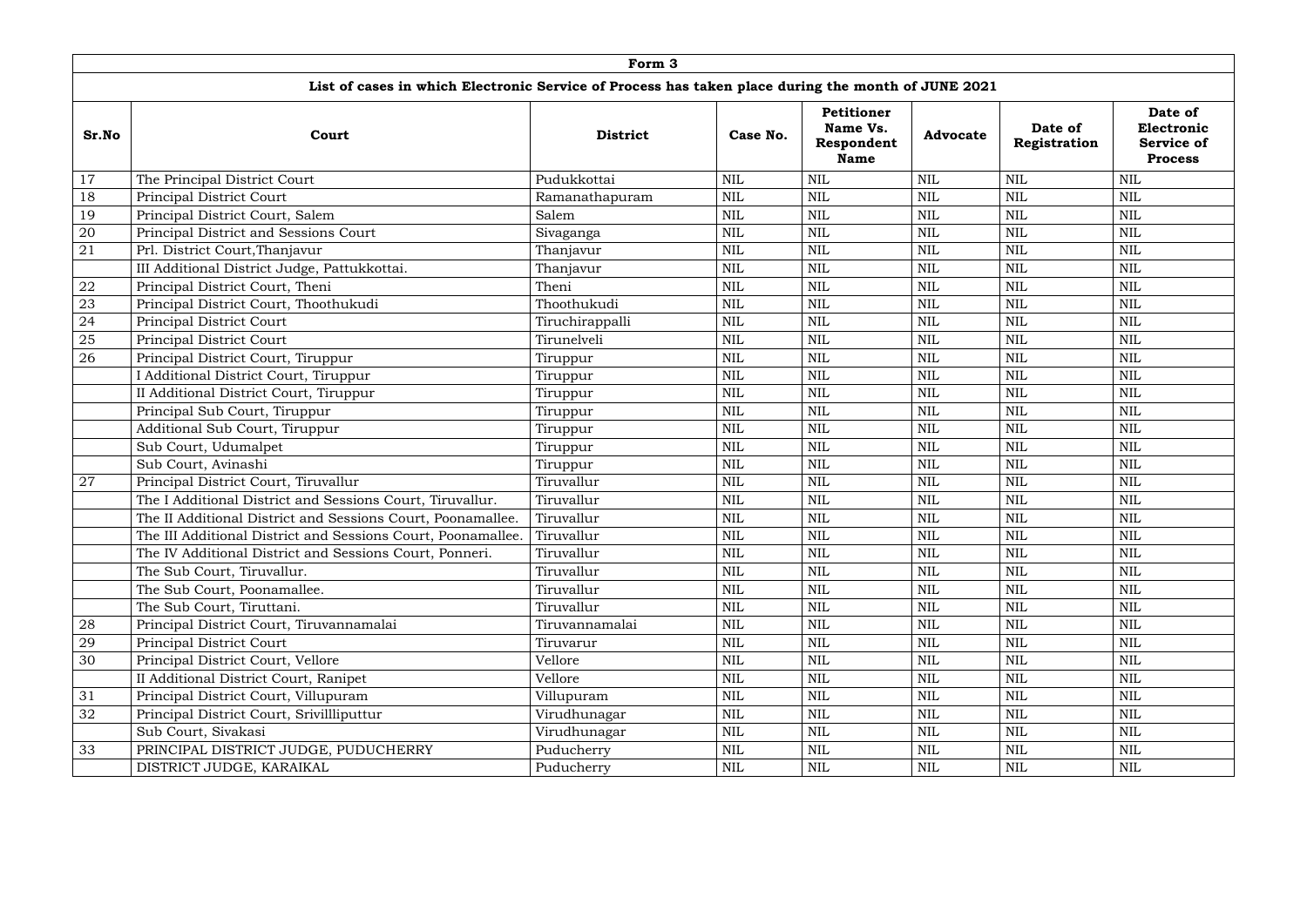|                | Form 4                                           |                 |                                                                             |              |                  |                                                              |  |  |  |  |  |
|----------------|--------------------------------------------------|-----------------|-----------------------------------------------------------------------------|--------------|------------------|--------------------------------------------------------------|--|--|--|--|--|
|                |                                                  |                 | List of total no. of cases randomly allocated during the month of JUNE 2021 |              |                  |                                                              |  |  |  |  |  |
| Sr.No          | Court                                            | <b>District</b> | <b>Court Name</b>                                                           | Court No.    | <b>Case Type</b> | <b>Case Count</b><br>(No. of cases<br>randomly<br>allocated) |  |  |  |  |  |
| $\mathbf{1}$   | Principal District Court                         | Ariyalur        | <b>NIL</b>                                                                  | <b>NIL</b>   | <b>NIL</b>       | <b>NIL</b>                                                   |  |  |  |  |  |
| $\overline{2}$ | Principal Judge's Court                          | Chennai         | <b>NIL</b>                                                                  | <b>NIL</b>   | <b>NIL</b>       | <b>NIL</b>                                                   |  |  |  |  |  |
| 3              | Prl. District Court, CBE.                        | Coimbatore      | <b>NIL</b>                                                                  | $\mbox{NIL}$ | <b>NIL</b>       | <b>NIL</b>                                                   |  |  |  |  |  |
|                | I Addl.District Court, CBE                       | Coimbatore      | <b>NIL</b>                                                                  | <b>NIL</b>   | <b>NIL</b>       | <b>NIL</b>                                                   |  |  |  |  |  |
|                | III Addl. Dist. Court, CBE                       | Coimbatore      | NIL                                                                         | $\mbox{NIL}$ | <b>NIL</b>       | <b>NIL</b>                                                   |  |  |  |  |  |
|                | IV Addl. Dist. Court, CBE                        | Coimbatore      | <b>NIL</b>                                                                  | $\mbox{NIL}$ | <b>NIL</b>       | $\mbox{NIL}$                                                 |  |  |  |  |  |
|                | V Addl. Dist. Court, CBE                         | Coimbatore      | <b>NIL</b>                                                                  | <b>NIL</b>   | <b>NIL</b>       | $\mbox{NIL}$                                                 |  |  |  |  |  |
| $\overline{4}$ | Principal District and Sessions Court, Cuddalore | Cuddalore       | <b>NIL</b>                                                                  | <b>NIL</b>   | <b>NIL</b>       | <b>NIL</b>                                                   |  |  |  |  |  |
|                | All other Courts                                 | Cuddalore       | <b>NIL</b>                                                                  | <b>NIL</b>   | <b>NIL</b>       | NIL                                                          |  |  |  |  |  |
| $\overline{5}$ | Principal District Court, Dharmapuri.            | Dharmapuri      | <b>NIL</b>                                                                  | $\mbox{NIL}$ | <b>NIL</b>       | <b>NIL</b>                                                   |  |  |  |  |  |
| 6              | Principal District Court, Dindigul.              | Dindigul.       | NIL                                                                         | <b>NIL</b>   | <b>NIL</b>       | <b>NIL</b>                                                   |  |  |  |  |  |
| $\overline{7}$ | Principal District Court, Erode                  | Erode           | <b>NIL</b>                                                                  | $\mbox{NIL}$ | <b>NIL</b>       | <b>NIL</b>                                                   |  |  |  |  |  |
| 8              | Principal District Court, Chengalpattu           | Kancheepuram    | <b>NIL</b>                                                                  | <b>NIL</b>   | <b>NIL</b>       | <b>NIL</b>                                                   |  |  |  |  |  |
| 9              | Principal District Court, Nagercoil              | Kanniyakumari   | <b>NIL</b>                                                                  | <b>NIL</b>   | <b>NIL</b>       | <b>NIL</b>                                                   |  |  |  |  |  |
| 10             | Principal District Court, Karur                  | Karur           | <b>NIL</b>                                                                  | $\mbox{NIL}$ | <b>NIL</b>       | <b>NIL</b>                                                   |  |  |  |  |  |
| 11             | Principal District Court, Krishnagiri            | Krishnagiri     | $\mbox{NIL}$                                                                | <b>NIL</b>   | <b>NIL</b>       | $\mbox{NIL}$                                                 |  |  |  |  |  |
|                | Additional District Court, Krishnagiri           | Krishnagiri     | <b>NIL</b>                                                                  | <b>NIL</b>   | <b>NIL</b>       | <b>NIL</b>                                                   |  |  |  |  |  |
|                | Additional District Court, Hosur.                | Krishnagiri     | <b>NIL</b>                                                                  | <b>NIL</b>   | <b>NIL</b>       | $\mbox{NIL}$                                                 |  |  |  |  |  |
| 12             | Prl. Dist. & Sessions Court                      | Madurai         | <b>NIL</b>                                                                  | $\mbox{NIL}$ | <b>NIL</b>       | <b>NIL</b>                                                   |  |  |  |  |  |
|                | I Addl. Dist. & Sessions Court                   | Madurai         | <b>NIL</b>                                                                  | <b>NIL</b>   | NIL              | <b>NIL</b>                                                   |  |  |  |  |  |
|                | I Addl. Sub Court                                | Madurai         | <b>NIL</b>                                                                  | <b>NIL</b>   | <b>NIL</b>       | <b>NIL</b>                                                   |  |  |  |  |  |
|                | II Addl. Sub Court                               | Madurai         | $\mbox{NIL}$                                                                | $\mbox{NIL}$ | $\mbox{NIL}$     | $\mbox{NIL}$                                                 |  |  |  |  |  |
| 13             | District Court, Nagapattinam                     | Nagapattinam    | $\mbox{NIL}$                                                                | <b>NIL</b>   | <b>NIL</b>       | <b>NIL</b>                                                   |  |  |  |  |  |
|                | Fast Track Mahila Court, Nagapattinam.           | Nagapattinam    | <b>NIL</b>                                                                  | NIL          | $\mbox{NIL}$     | <b>NIL</b>                                                   |  |  |  |  |  |
|                | Additional District Court, Mayiladuthurai.       | Nagapattinam    | <b>NIL</b>                                                                  | $\mbox{NIL}$ | $\mbox{NIL}$     | <b>NIL</b>                                                   |  |  |  |  |  |
|                | Sub Court, Nagapattinam.                         | Nagapattinam    | $\mbox{NIL}$                                                                | $\mbox{NIL}$ | <b>NIL</b>       | <b>NIL</b>                                                   |  |  |  |  |  |
|                | Principal Sub Court, Mayiladuthurai.             | Nagapattinam    | <b>NIL</b>                                                                  | $\mbox{NIL}$ | NIL              | <b>NIL</b>                                                   |  |  |  |  |  |
|                | Additional Sub Court, Mayiladuthurai.            | Nagapattinam    | <b>NIL</b>                                                                  | NIL          | <b>NIL</b>       | $\mbox{NIL}$                                                 |  |  |  |  |  |
|                | The Principal District Judge                     | Nagapattinam    | NIL                                                                         | $\mbox{NIL}$ | NIL              | NIL                                                          |  |  |  |  |  |
| 14             | The Principal District Judge                     | Namakkal        | <b>NIL</b>                                                                  | <b>NIL</b>   | NIL              | <b>NIL</b>                                                   |  |  |  |  |  |
| 15             | District Court Udhagamandalam, Nilgiri           | Nilgiris        | NIL                                                                         | NIL          | NIL              | <b>NIL</b>                                                   |  |  |  |  |  |
| 16             | Principal District Court                         | Perambalur      | NIL                                                                         | <b>NIL</b>   | NIL              | <b>NIL</b>                                                   |  |  |  |  |  |
|                | Mahila Court                                     | Perambalur      | <b>NIL</b>                                                                  | <b>NIL</b>   | <b>NIL</b>       | $\mbox{NIL}$                                                 |  |  |  |  |  |
|                | Sub Court                                        | Perambalur      | NIL                                                                         | $\rm NIL$    | NIL              | NIL                                                          |  |  |  |  |  |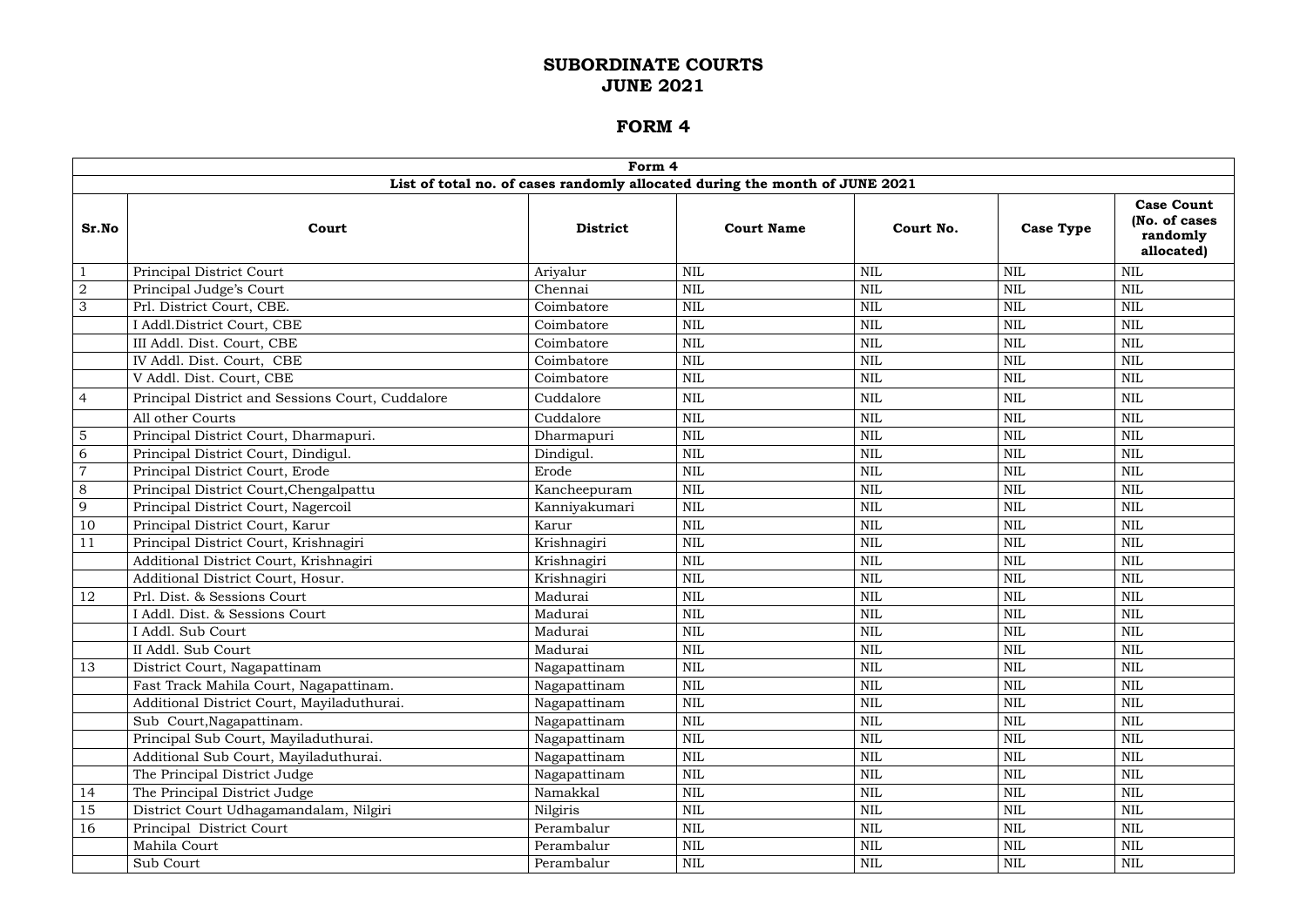|       | Form 4                                                       |                 |                                                                             |              |                  |                                                              |  |  |  |  |
|-------|--------------------------------------------------------------|-----------------|-----------------------------------------------------------------------------|--------------|------------------|--------------------------------------------------------------|--|--|--|--|
|       |                                                              |                 | List of total no. of cases randomly allocated during the month of JUNE 2021 |              |                  |                                                              |  |  |  |  |
| Sr.No | Court                                                        | <b>District</b> | <b>Court Name</b>                                                           | Court No.    | <b>Case Type</b> | <b>Case Count</b><br>(No. of cases<br>randomly<br>allocated) |  |  |  |  |
| 17    | The Principal District Court                                 | Pudukkottai     | $\text{NIL}$                                                                | <b>NIL</b>   | NIL              | $\mbox{NIL}$                                                 |  |  |  |  |
| 18    | Principal District Court                                     | Ramanathapuram  | $\mbox{NIL}$                                                                | <b>NIL</b>   | <b>NIL</b>       | <b>NIL</b>                                                   |  |  |  |  |
| 19    | Principal District Court, Salem                              | Salem           | $\text{NIL}$                                                                | <b>NIL</b>   | <b>NIL</b>       | <b>NIL</b>                                                   |  |  |  |  |
| 20    | Principal District and Sessions Court                        | Sivaganga       | $\text{NIL}$                                                                | $\text{NIL}$ | <b>NIL</b>       | <b>NIL</b>                                                   |  |  |  |  |
| 21    | Prl. District Court, Thanjavur                               | Thanjavur       | $\text{NIL}$                                                                | <b>NIL</b>   | <b>NIL</b>       | <b>NIL</b>                                                   |  |  |  |  |
|       | III Additional District Judge, Pattukkottai.                 | Thanjavur       | $\mbox{NIL}$                                                                | <b>NIL</b>   | NIL              | <b>NIL</b>                                                   |  |  |  |  |
| 22    | Principal District Court, Theni                              | Theni           | $\mbox{NIL}$                                                                | <b>NIL</b>   | <b>NIL</b>       | <b>NIL</b>                                                   |  |  |  |  |
| 23    | Principal District Court, Thoothukudi                        | Thoothukudi     | $\mbox{NIL}$                                                                | <b>NIL</b>   | <b>NIL</b>       | <b>NIL</b>                                                   |  |  |  |  |
| 24    | Principal District Court                                     | Tiruchirappalli | $\mbox{NIL}$                                                                | <b>NIL</b>   | <b>NIL</b>       | <b>NIL</b>                                                   |  |  |  |  |
| 25    | Principal District Court                                     | Tirunelveli     | $\text{NIL}$                                                                | $\mbox{NIL}$ | <b>NIL</b>       | <b>NIL</b>                                                   |  |  |  |  |
| 26    | Principal District Court, Tiruppur                           | Tiruppur        | <b>NIL</b>                                                                  | <b>NIL</b>   | NIL              | <b>NIL</b>                                                   |  |  |  |  |
|       | I Additional District Court, Tiruppur                        | Tiruppur        | $\text{NIL}$                                                                | $\text{NIL}$ | <b>NIL</b>       | <b>NIL</b>                                                   |  |  |  |  |
|       | II Additional District Court, Tiruppur                       | Tiruppur        | $\mbox{NIL}$                                                                | <b>NIL</b>   | <b>NIL</b>       | <b>NIL</b>                                                   |  |  |  |  |
|       | Principal Sub Court, Tiruppur                                | Tiruppur        | $\text{NIL}$                                                                | <b>NIL</b>   | <b>NIL</b>       | <b>NIL</b>                                                   |  |  |  |  |
|       | Additional Sub Court, Tiruppur                               | Tiruppur        | $\mbox{NIL}$                                                                | $\mbox{NIL}$ | <b>NIL</b>       | <b>NIL</b>                                                   |  |  |  |  |
|       | Sub Court, Udumalpet                                         | Tiruppur        | $\mbox{NIL}$                                                                | $\text{NIL}$ | <b>NIL</b>       | <b>NIL</b>                                                   |  |  |  |  |
|       | Sub Court, Avinashi                                          | Tiruppur        | $\text{NIL}$                                                                | <b>NIL</b>   | NIL              | <b>NIL</b>                                                   |  |  |  |  |
| 27    | Principal District Court, Tiruvallur                         | Tiruvallur      | $\text{NIL}$                                                                | $\text{NIL}$ | <b>NIL</b>       | <b>NIL</b>                                                   |  |  |  |  |
|       | The I Additional District and Sessions Court, Tiruvallur.    | Tiruvallur      | $\text{NIL}$                                                                | <b>NIL</b>   | <b>NIL</b>       | <b>NIL</b>                                                   |  |  |  |  |
|       | The II Additional District and Sessions Court, Poonamallee.  | Tiruvallur      | $\mbox{NIL}$                                                                | <b>NIL</b>   | NIL              | NIL                                                          |  |  |  |  |
|       | The III Additional District and Sessions Court, Poonamallee. | Tiruvallur      | $\mbox{NIL}$                                                                | $\text{NIL}$ | <b>NIL</b>       | <b>NIL</b>                                                   |  |  |  |  |
|       | The IV Additional District and Sessions Court, Ponneri.      | Tiruvallur      | $\mbox{NIL}$                                                                | $\mbox{NIL}$ | $\mbox{NIL}$     | $\mbox{NIL}$                                                 |  |  |  |  |
|       | The Sub Court, Tiruvallur.                                   | Tiruvallur      | $\text{NIL}$                                                                | <b>NIL</b>   | NIL              | <b>NIL</b>                                                   |  |  |  |  |
|       | The Sub Court, Poonamallee.                                  | Tiruvallur      | $\mbox{NIL}$                                                                | <b>NIL</b>   | <b>NIL</b>       | <b>NIL</b>                                                   |  |  |  |  |
|       | The Sub Court, Tiruttani.                                    | Tiruvallur      | $\text{NIL}$                                                                | <b>NIL</b>   | <b>NIL</b>       | <b>NIL</b>                                                   |  |  |  |  |
| 28    | Principal District Court, Tiruvannamalai                     | Tiruvannamalai  | $\text{NIL}$                                                                | <b>NIL</b>   | NIL              | <b>NIL</b>                                                   |  |  |  |  |
| 29    | <b>Principal District Court</b>                              | Tiruvarur       | $\text{NIL}$                                                                | <b>NIL</b>   | <b>NIL</b>       | <b>NIL</b>                                                   |  |  |  |  |
| 30    | Principal District Court, Vellore                            | Vellore         | $\text{NIL}$                                                                | <b>NIL</b>   | NIL              | NIL                                                          |  |  |  |  |
|       | II Additional District Court, Ranipet                        | Vellore         | $\mbox{NIL}$                                                                | <b>NIL</b>   | <b>NIL</b>       | <b>NIL</b>                                                   |  |  |  |  |
| 31    | Principal District Court, Villupuram                         | Villupuram      | $\mbox{NIL}$                                                                | <b>NIL</b>   | NIL              | NIL                                                          |  |  |  |  |
| 32    | Principal District Court, Srivilliputtur                     | Virudhunagar    | <b>NIL</b>                                                                  | <b>NIL</b>   | NIL              | NIL                                                          |  |  |  |  |
|       | Sub Court, Sivakasi                                          | Virudhunagar    | $\mbox{NIL}$                                                                | $\mbox{NIL}$ | NIL              | $\mbox{NIL}$                                                 |  |  |  |  |
| 33    | PRINCIPAL DISTRICT JUDGE, PUDUCHERRY                         | Puducherry      | $\mbox{NIL}$                                                                | $\mbox{NIL}$ | NIL              | NIL                                                          |  |  |  |  |
|       | DISTRICT JUDGE, KARAIKAL                                     | Puducherry      | $\mbox{NIL}$                                                                | <b>NIL</b>   | NIL              | NIL                                                          |  |  |  |  |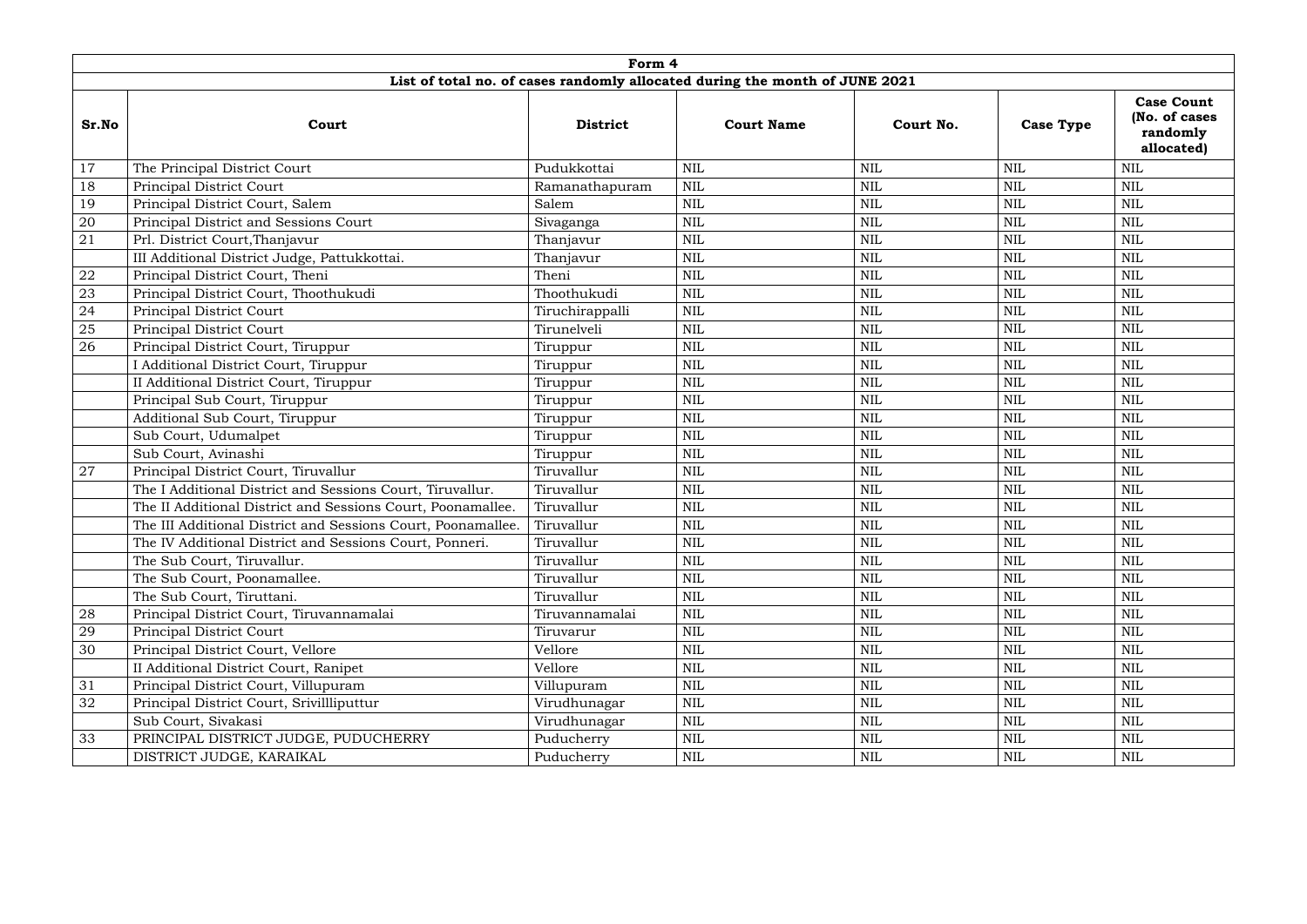|                | Form 5                                           |                 |              |                                                                                       |                 |                         |                                                     |  |  |  |
|----------------|--------------------------------------------------|-----------------|--------------|---------------------------------------------------------------------------------------|-----------------|-------------------------|-----------------------------------------------------|--|--|--|
|                |                                                  |                 |              | List of cases in which Case Management Hearing was held during the month of JUNE 2021 |                 |                         |                                                     |  |  |  |
| Sr.No          | Court                                            | <b>District</b> | Case No.     | <b>Petitioner Name Vs.</b><br><b>Respondent Name</b>                                  | <b>Advocate</b> | Date of<br>Registration | Date of Case<br><b>Management</b><br><b>Hearing</b> |  |  |  |
| $\mathbf{1}$   | Principal District Court                         | Ariyalur        | <b>NIL</b>   | <b>NIL</b>                                                                            | NIL             | <b>NIL</b>              | $\mbox{NIL}$                                        |  |  |  |
| $\overline{2}$ | Principal Judge's Court                          | Chennai         | <b>NIL</b>   | $\mbox{NIL}$                                                                          | NIL             | <b>NIL</b>              | $\mbox{NIL}$                                        |  |  |  |
| 3              | Prl. District Court, CBE.                        | Coimbatore      | <b>NIL</b>   | $\mbox{NIL}$                                                                          | $\textsc{nil}$  | <b>NIL</b>              | $\mbox{NIL}$                                        |  |  |  |
|                | I Addl.District Court, CBE                       | Coimbatore      | <b>NIL</b>   | NIL                                                                                   | NIL             | <b>NIL</b>              | <b>NIL</b>                                          |  |  |  |
|                | III Addl. Dist. Court, CBE                       | Coimbatore      | <b>NIL</b>   | <b>NIL</b>                                                                            | $\mbox{NIL}$    | <b>NIL</b>              | $\mbox{NIL}$                                        |  |  |  |
|                | IV Addl. Dist. Court, CBE                        | Coimbatore      | <b>NIL</b>   | $\mbox{NIL}$                                                                          | $\mbox{NIL}$    | <b>NIL</b>              | $\mbox{NIL}$                                        |  |  |  |
|                | V Addl. Dist. Court, CBE                         | Coimbatore      | <b>NIL</b>   | <b>NIL</b>                                                                            | $\mbox{NIL}$    | <b>NIL</b>              | $\mbox{NIL}$                                        |  |  |  |
| $\overline{4}$ | Principal District and Sessions Court, Cuddalore | Cuddalore       | <b>NIL</b>   | <b>NIL</b>                                                                            | $\mbox{NIL}$    | $\textsc{nil}$          | $\mbox{NIL}$                                        |  |  |  |
|                | All other Courts                                 | Cuddalore       | <b>NIL</b>   | $\mbox{NIL}$                                                                          | <b>NIL</b>      | <b>NIL</b>              | $\mbox{NIL}$                                        |  |  |  |
| $5\phantom{.}$ | Principal District Court, Dharmapuri.            | Dharmapuri      | <b>NIL</b>   | $\mbox{NIL}$                                                                          | $\mbox{NIL}$    | <b>NIL</b>              | $\mbox{NIL}$                                        |  |  |  |
| 6              | Principal District Court, Dindigul.              | Dindigul.       | <b>NIL</b>   | <b>NIL</b>                                                                            | $\mbox{NIL}$    | <b>NIL</b>              | <b>NIL</b>                                          |  |  |  |
| $\overline{7}$ | Principal District Court, Erode                  | Erode           | <b>NIL</b>   | $\mbox{NIL}$                                                                          | $\mbox{NIL}$    | <b>NIL</b>              | $\mbox{NIL}$                                        |  |  |  |
| 8              | Principal District Court, Chengalpattu           | Kancheepuram    | <b>NIL</b>   | $\mbox{NIL}$                                                                          | $\mbox{NIL}$    | <b>NIL</b>              | $\mbox{NIL}$                                        |  |  |  |
| 9              | Principal District Court, Nagercoil              | Kanniyakumari   | <b>NIL</b>   | <b>NIL</b>                                                                            | $\mbox{NIL}$    | <b>NIL</b>              | $\mbox{NIL}$                                        |  |  |  |
| 10             | Principal District Court, Karur                  | Karur           | <b>NIL</b>   | <b>NIL</b>                                                                            | $\mbox{NIL}$    | <b>NIL</b>              | $\mbox{NIL}$                                        |  |  |  |
| 11             | Principal District Court, Krishnagiri            | Krishnagiri     | <b>NIL</b>   | $\mbox{NIL}$                                                                          | $\mbox{NIL}$    | <b>NIL</b>              | $\mbox{NIL}$                                        |  |  |  |
|                | Additional District Court, Krishnagiri           | Krishnagiri     | <b>NIL</b>   | $\mbox{NIL}$                                                                          | <b>NIL</b>      | <b>NIL</b>              | $\mbox{NIL}$                                        |  |  |  |
|                | Additional District Court, Hosur.                | Krishnagiri     | <b>NIL</b>   | $\mbox{NIL}$                                                                          | $\mbox{NIL}$    | <b>NIL</b>              | $\mbox{NIL}$                                        |  |  |  |
| 12             | Prl. Dist. & Sessions Court                      | Madurai         | <b>NIL</b>   | $\mbox{NIL}$                                                                          | $\mbox{NIL}$    | <b>NIL</b>              | $\mbox{NIL}$                                        |  |  |  |
|                | I Addl. Dist. & Sessions Court                   | Madurai         | <b>NIL</b>   | $\mbox{NIL}$                                                                          | $\mbox{NIL}$    | <b>NIL</b>              | $\mbox{NIL}$                                        |  |  |  |
|                | I Addl. Sub Court                                | Madurai         | <b>NIL</b>   | <b>NIL</b>                                                                            | $\mbox{NIL}$    | <b>NIL</b>              | $\mbox{NIL}$                                        |  |  |  |
|                | II Addl. Sub Court                               | Madurai         | $\mbox{NIL}$ | $\mbox{NIL}$                                                                          | $\mbox{NIL}$    | $\mbox{NIL}$            | $\mbox{NIL}$                                        |  |  |  |
| 13             | District Court, Nagapattinam                     | Nagapattinam    | <b>NIL</b>   | <b>NIL</b>                                                                            | $\mbox{NIL}$    | <b>NIL</b>              | $\mbox{NIL}$                                        |  |  |  |
|                | Fast Track Mahila Court, Nagapattinam.           | Nagapattinam    | $\mbox{NIL}$ | <b>NIL</b>                                                                            | $\mbox{NIL}$    | <b>NIL</b>              | <b>NIL</b>                                          |  |  |  |
|                | Additional District Court, Mayiladuthurai.       | Nagapattinam    | <b>NIL</b>   | <b>NIL</b>                                                                            | $\mbox{NIL}$    | <b>NIL</b>              | <b>NIL</b>                                          |  |  |  |
|                | Sub Court, Nagapattinam.                         | Nagapattinam    | $\mbox{NIL}$ | <b>NIL</b>                                                                            | $\mbox{NIL}$    | $\mbox{NIL}$            | $\mbox{NIL}$                                        |  |  |  |
|                | Principal Sub Court, Mayiladuthurai.             | Nagapattinam    | $\mbox{NIL}$ | $\mbox{NIL}$                                                                          | $\mbox{NIL}$    | $\mbox{NIL}$            | <b>NIL</b>                                          |  |  |  |
|                | Additional Sub Court, Mayiladuthurai.            | Nagapattinam    | $\mbox{NIL}$ | NIL                                                                                   | NIL             | $\mbox{NIL}$            | NIL                                                 |  |  |  |
|                | The Principal District Judge                     | Nagapattinam    | $\mbox{NIL}$ | <b>NIL</b>                                                                            | $\mbox{NIL}$    | <b>NIL</b>              | NIL                                                 |  |  |  |
| 14             | The Principal District Judge                     | Namakkal        | $\mbox{NIL}$ | $\mbox{NIL}$                                                                          | $\mbox{NIL}$    | $\mbox{NIL}$            | <b>NIL</b>                                          |  |  |  |
| 15             | District Court Udhagamandalam, Nilgiri           | Nilgiris        | $\mbox{NIL}$ | <b>NIL</b>                                                                            | $\mbox{NIL}$    | <b>NIL</b>              | NIL                                                 |  |  |  |
| 16             | Principal District Court                         | Perambalur      | $\mbox{NIL}$ | $\mbox{NIL}$                                                                          | $\mbox{NIL}$    | <b>NIL</b>              | NIL                                                 |  |  |  |
|                | Mahila Court                                     | Perambalur      | NIL          | <b>NIL</b>                                                                            | <b>NIL</b>      | <b>NIL</b>              | <b>NIL</b>                                          |  |  |  |
|                | Sub Court                                        | Perambalur      | $\mbox{NIL}$ | NIL                                                                                   | NIL             | $\rm NIL$               | $\mbox{NIL}$                                        |  |  |  |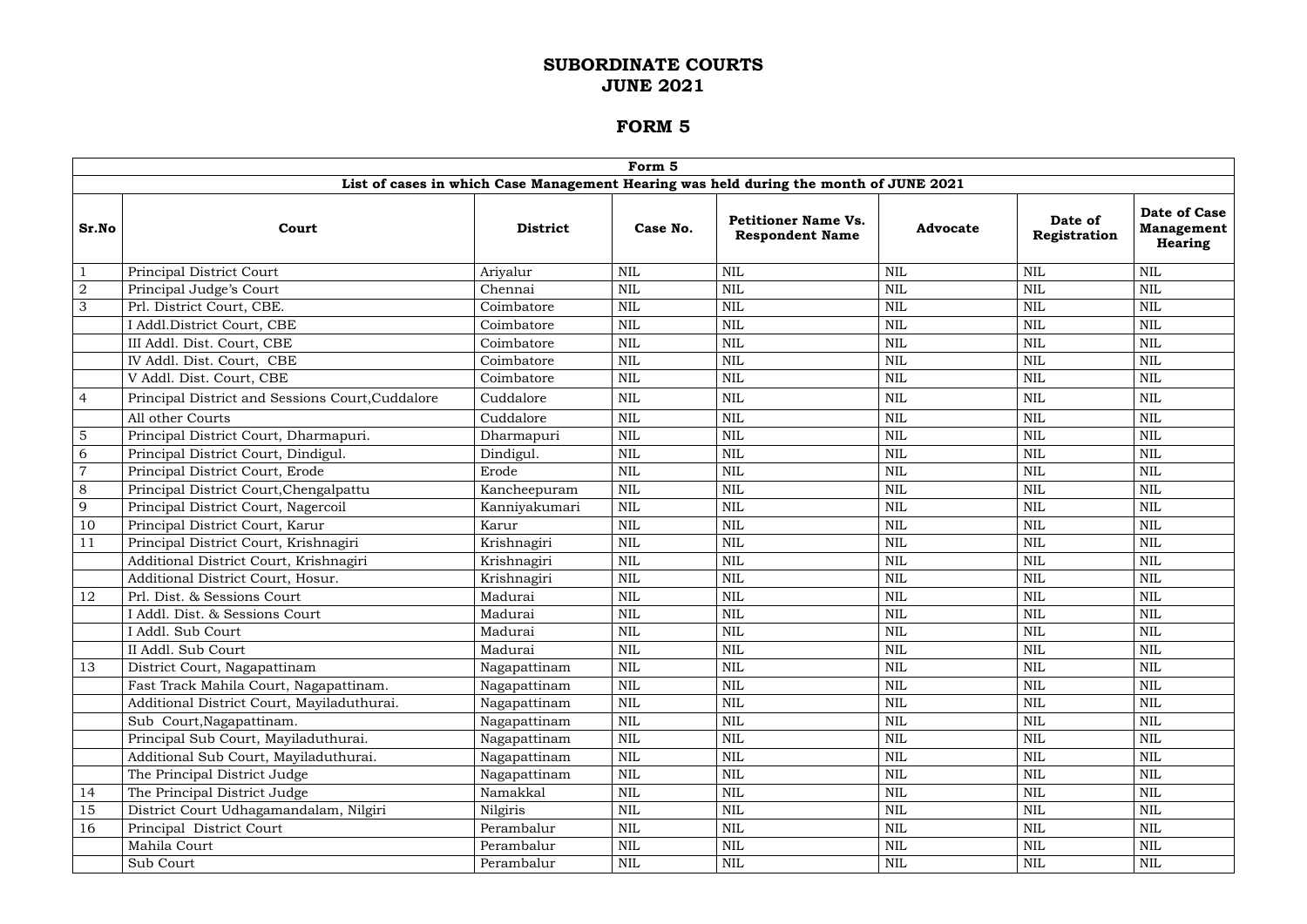|       | Form 5                                                          |                 |            |                                                                                       |                 |                         |                                                     |  |  |  |  |
|-------|-----------------------------------------------------------------|-----------------|------------|---------------------------------------------------------------------------------------|-----------------|-------------------------|-----------------------------------------------------|--|--|--|--|
|       |                                                                 |                 |            | List of cases in which Case Management Hearing was held during the month of JUNE 2021 |                 |                         |                                                     |  |  |  |  |
| Sr.No | Court                                                           | <b>District</b> | Case No.   | <b>Petitioner Name Vs.</b><br><b>Respondent Name</b>                                  | <b>Advocate</b> | Date of<br>Registration | Date of Case<br><b>Management</b><br><b>Hearing</b> |  |  |  |  |
| 17    | The Principal District Court                                    | Pudukkottai     | <b>NIL</b> | <b>NIL</b>                                                                            | <b>NIL</b>      | <b>NIL</b>              | <b>NIL</b>                                          |  |  |  |  |
| 18    | <b>Principal District Court</b>                                 | Ramanathapuram  | NIL        | <b>NIL</b>                                                                            | <b>NIL</b>      | <b>NIL</b>              | <b>NIL</b>                                          |  |  |  |  |
| 19    | Principal District Court, Salem                                 | Salem           | NIL        | <b>NIL</b>                                                                            | <b>NIL</b>      | <b>NIL</b>              | <b>NIL</b>                                          |  |  |  |  |
| 20    | Principal District and Sessions Court                           | Sivaganga       | <b>NIL</b> | <b>NIL</b>                                                                            | <b>NIL</b>      | <b>NIL</b>              | <b>NIL</b>                                          |  |  |  |  |
| 21    | Prl. District Court, Thanjavur                                  | Thanjavur       | <b>NIL</b> | <b>NIL</b>                                                                            | <b>NIL</b>      | <b>NIL</b>              | <b>NIL</b>                                          |  |  |  |  |
|       | III Additional District Judge, Pattukkottai.                    | Thanjavur       | NIL        | <b>NIL</b>                                                                            | <b>NIL</b>      | <b>NIL</b>              | <b>NIL</b>                                          |  |  |  |  |
| 22    | Principal District Court, Theni                                 | Theni           | NIL        | <b>NIL</b>                                                                            | <b>NIL</b>      | <b>NIL</b>              | <b>NIL</b>                                          |  |  |  |  |
| 23    | Principal District Court, Thoothukudi                           | Thoothukudi     | <b>NIL</b> | <b>NIL</b>                                                                            | <b>NIL</b>      | <b>NIL</b>              | <b>NIL</b>                                          |  |  |  |  |
| 24    | <b>Principal District Court</b>                                 | Tiruchirappalli | <b>NIL</b> | <b>NIL</b>                                                                            | <b>NIL</b>      | $\text{NIL}$            | <b>NIL</b>                                          |  |  |  |  |
| 25    | Principal District Court                                        | Tirunelveli     | <b>NIL</b> | <b>NIL</b>                                                                            | <b>NIL</b>      | <b>NIL</b>              | <b>NIL</b>                                          |  |  |  |  |
| 26    | Principal District Court, Tiruppur                              | Tiruppur        | <b>NIL</b> | <b>NIL</b>                                                                            | <b>NIL</b>      | <b>NIL</b>              | <b>NIL</b>                                          |  |  |  |  |
|       | I Additional District Court, Tiruppur                           | Tiruppur        | NIL        | <b>NIL</b>                                                                            | <b>NIL</b>      | <b>NIL</b>              | <b>NIL</b>                                          |  |  |  |  |
|       | II Additional District Court, Tiruppur                          | Tiruppur        | NIL        | <b>NIL</b>                                                                            | <b>NIL</b>      | <b>NIL</b>              | <b>NIL</b>                                          |  |  |  |  |
|       | Principal Sub Court, Tiruppur                                   | Tiruppur        | NIL        | <b>NIL</b>                                                                            | <b>NIL</b>      | <b>NIL</b>              | <b>NIL</b>                                          |  |  |  |  |
|       | Additional Sub Court, Tiruppur                                  | Tiruppur        | <b>NIL</b> | <b>NIL</b>                                                                            | <b>NIL</b>      | $\text{NIL}$            | $\mbox{NIL}$                                        |  |  |  |  |
|       | Sub Court, Udumalpet                                            | Tiruppur        | <b>NIL</b> | <b>NIL</b>                                                                            | <b>NIL</b>      | <b>NIL</b>              | <b>NIL</b>                                          |  |  |  |  |
|       | Sub Court, Avinashi                                             | Tiruppur        | NIL        | <b>NIL</b>                                                                            | <b>NIL</b>      | <b>NIL</b>              | <b>NIL</b>                                          |  |  |  |  |
| 27    | Principal District Court, Tiruvallur                            | Tiruvallur      | <b>NIL</b> | <b>NIL</b>                                                                            | <b>NIL</b>      | <b>NIL</b>              | <b>NIL</b>                                          |  |  |  |  |
|       | The I Additional District and Sessions Court,<br>Tiruvallur.    | Tiruvallur      | NIL        | <b>NIL</b>                                                                            | <b>NIL</b>      | <b>NIL</b>              | <b>NIL</b>                                          |  |  |  |  |
|       | The II Additional District and Sessions Court,<br>Poonamallee.  | Tiruvallur      | <b>NIL</b> | <b>NIL</b>                                                                            | <b>NIL</b>      | <b>NIL</b>              | <b>NIL</b>                                          |  |  |  |  |
|       | The III Additional District and Sessions Court,<br>Poonamallee. | Tiruvallur      | NIL        | <b>NIL</b>                                                                            | <b>NIL</b>      | <b>NIL</b>              | <b>NIL</b>                                          |  |  |  |  |
|       | The IV Additional District and Sessions Court,<br>Ponneri.      | Tiruvallur      | NIL        | <b>NIL</b>                                                                            | $\mbox{NIL}$    | NIL                     | <b>NIL</b>                                          |  |  |  |  |
|       | The Sub Court, Tiruvallur.                                      | Tiruvallur      | <b>NIL</b> | <b>NIL</b>                                                                            | <b>NIL</b>      | <b>NIL</b>              | <b>NIL</b>                                          |  |  |  |  |
|       | The Sub Court, Poonamallee.                                     | Tiruvallur      | NIL        | <b>NIL</b>                                                                            | <b>NIL</b>      | <b>NIL</b>              | <b>NIL</b>                                          |  |  |  |  |
|       | The Sub Court, Tiruttani.                                       | Tiruvallur      | <b>NIL</b> | <b>NIL</b>                                                                            | <b>NIL</b>      | $\text{NIL}$            | <b>NIL</b>                                          |  |  |  |  |
| 28    | Principal District Court, Tiruvannamalai                        | Tiruvannamalai  | <b>NIL</b> | <b>NIL</b>                                                                            | <b>NIL</b>      | $\text{NIL}$            | $\mbox{NIL}$                                        |  |  |  |  |
| 29    | <b>Principal District Court</b>                                 | Tiruvarur       | <b>NIL</b> | <b>NIL</b>                                                                            | <b>NIL</b>      | $\text{NIL}$            | <b>NIL</b>                                          |  |  |  |  |
| 30    | Principal District Court, Vellore                               | Vellore         | NIL        | <b>NIL</b>                                                                            | <b>NIL</b>      | NIL                     | <b>NIL</b>                                          |  |  |  |  |
|       | II Additional District Court, Ranipet                           | Vellore         | <b>NIL</b> | <b>NIL</b>                                                                            | <b>NIL</b>      | NIL                     | $\mbox{NIL}$                                        |  |  |  |  |
| 31    | Principal District Court, Villupuram                            | Villupuram      | NIL        | <b>NIL</b>                                                                            | <b>NIL</b>      | $\text{NIL}$            | <b>NIL</b>                                          |  |  |  |  |
| 32    | Principal District Court, Srivillliputtur                       | Virudhunagar    | NIL        | <b>NIL</b>                                                                            | <b>NIL</b>      | $\text{NIL}$            | <b>NIL</b>                                          |  |  |  |  |
|       | Sub Court, Sivakasi                                             | Virudhunagar    | <b>NIL</b> | <b>NIL</b>                                                                            | <b>NIL</b>      | <b>NIL</b>              | <b>NIL</b>                                          |  |  |  |  |
| 33    | PRINCIPAL DISTRICT JUDGE, PUDUCHERRY                            | Puducherry      | NIL        | <b>NIL</b>                                                                            | <b>NIL</b>      | $\mbox{NIL}$            | $\mbox{NIL}$                                        |  |  |  |  |
|       | DISTRICT JUDGE, KARAIKAL                                        | Puducherry      | NIL        | <b>NIL</b>                                                                            | $\mbox{NIL}$    | NIL                     | NIL                                                 |  |  |  |  |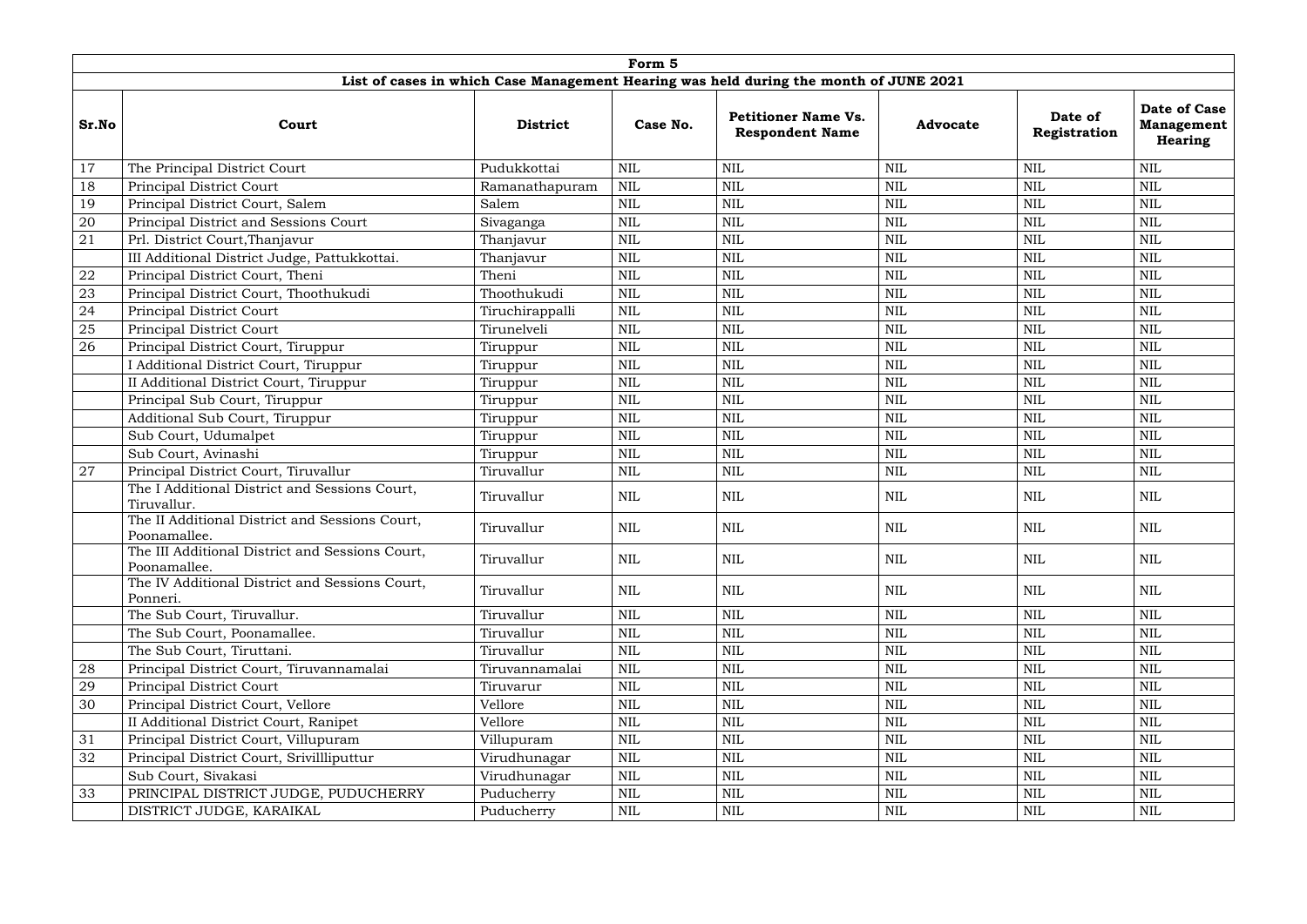|                  | Form 6                                                 |                  |              |                                                                   |                                                                          |                             |                                                                                                                                             |                     |                                    |                                                                 |                                                        |                                                                                                                          |                           |
|------------------|--------------------------------------------------------|------------------|--------------|-------------------------------------------------------------------|--------------------------------------------------------------------------|-----------------------------|---------------------------------------------------------------------------------------------------------------------------------------------|---------------------|------------------------------------|-----------------------------------------------------------------|--------------------------------------------------------|--------------------------------------------------------------------------------------------------------------------------|---------------------------|
|                  |                                                        |                  |              | Contested commercial cases disposed during the month of JUNE 2021 |                                                                          |                             |                                                                                                                                             |                     |                                    |                                                                 |                                                        |                                                                                                                          |                           |
| Sr.<br><b>No</b> | Court                                                  | <b>District</b>  | Case<br>No.  | Petitioner<br>Name Vs.<br>Respondent<br><b>Name</b>               | <b>Advocate</b>                                                          | Date of<br>Registra<br>tion | Whether<br>Urgent<br><b>Relief</b> was<br>sought<br>and Pre-<br>Institutio<br>n<br><b>Mediation</b><br>did not<br>take<br>place<br>(Yes/No) | Date of<br>Decision | <b>Days</b><br>for<br>dispo<br>sal | <b>Nature of</b><br><b>Disposal</b><br>(Conteste)<br>d/Settled) | <b>Date</b><br>of<br>exec<br>ution<br>of<br>decre<br>e | <b>Numb</b><br>er of<br>days<br>for<br>execu<br>tion<br>of<br>decre<br>$\mathbf e$<br>from<br>date<br>of<br>decisi<br>on | Act<br><b>Secti</b><br>on |
|                  | Principal District Court                               | Ariyalur         | <b>NIL</b>   | <b>NIL</b>                                                        | <b>NIL</b>                                                               | <b>NIL</b>                  | <b>NIL</b>                                                                                                                                  | $\text{NIL}$        | <b>NIL</b>                         | <b>NIL</b>                                                      | <b>NIL</b>                                             | <b>NIL</b>                                                                                                               | <b>NIL</b>                |
| $\sqrt{2}$       | Principal Judge's Court                                | Chennai          | COS<br>7/20  | Haja Mohideen<br>- Plantiff Vs<br>S.V. Thangaraj<br>- Defendant   | Mr.K.<br>Harishankar<br>(Plantiff)<br>M/s.K.V.Law<br>Firm<br>(Defendant) | 13.10.20<br>20              | Yes                                                                                                                                         | 03.06.2021          | 233                                | Contested                                                       | <b>NIL</b>                                             | $\mbox{NIL}$                                                                                                             | $\text{NIL}$              |
| 3                | Prl. District Court, CBE.                              | Coimbatore       | <b>NIL</b>   | <b>NIL</b>                                                        | <b>NIL</b>                                                               | <b>NIL</b>                  | <b>NIL</b>                                                                                                                                  | $\mbox{NIL}$        | <b>NIL</b>                         | <b>NIL</b>                                                      | <b>NIL</b>                                             | <b>NIL</b>                                                                                                               | <b>NIL</b>                |
|                  | I Addl.District Court, CBE                             | Coimbatore       | <b>NIL</b>   | <b>NIL</b>                                                        | <b>NIL</b>                                                               | <b>NIL</b>                  | <b>NIL</b>                                                                                                                                  | $\mbox{NIL}$        | <b>NIL</b>                         | <b>NIL</b>                                                      | <b>NIL</b>                                             | <b>NIL</b>                                                                                                               | <b>NIL</b>                |
|                  | III Addl. Dist. Court, CBE                             | Coimbatore       | <b>NIL</b>   | <b>NIL</b>                                                        | <b>NIL</b>                                                               | <b>NIL</b>                  | <b>NIL</b>                                                                                                                                  | <b>NIL</b>          | <b>NIL</b>                         | <b>NIL</b>                                                      | <b>NIL</b>                                             | <b>NIL</b>                                                                                                               | <b>NIL</b>                |
|                  | IV Addl. Dist. Court, CBE                              | Coimbatore       | <b>NIL</b>   | <b>NIL</b>                                                        | <b>NIL</b>                                                               | <b>NIL</b>                  | <b>NIL</b>                                                                                                                                  | $\text{NIL}$        | <b>NIL</b>                         | <b>NIL</b>                                                      | <b>NIL</b>                                             | <b>NIL</b>                                                                                                               | <b>NIL</b>                |
|                  | V Addl. Dist. Court, CBE                               | Coimbatore       | NIL          | <b>NIL</b>                                                        | <b>NIL</b>                                                               | <b>NIL</b>                  | $\mbox{NIL}$                                                                                                                                | $\mbox{NIL}$        | <b>NIL</b>                         | <b>NIL</b>                                                      | NIL                                                    | <b>NIL</b>                                                                                                               | <b>NIL</b>                |
| 4                | Principal District and Sessions<br>Court,<br>Cuddalore | Cuddalore        | <b>NIL</b>   | <b>NIL</b>                                                        | <b>NIL</b>                                                               | $\mbox{NIL}$                | $\mbox{NIL}$                                                                                                                                | $\mbox{NIL}$        | $\mbox{NIL}$                       | $\mbox{NIL}$                                                    | <b>NIL</b>                                             | <b>NIL</b>                                                                                                               | <b>NIL</b>                |
|                  | All other Courts                                       | Cuddalore        | <b>NIL</b>   | $\mbox{NIL}$                                                      | $\mbox{NIL}$                                                             | $\mbox{NIL}$                | $\mbox{NIL}$                                                                                                                                | $\mbox{NIL}$        | <b>NIL</b>                         | $\mbox{NIL}$                                                    | <b>NIL</b>                                             | <b>NIL</b>                                                                                                               | $\mbox{NIL}$              |
| 5                | Principal District Court,<br>Dharmapuri.               | Dharmapuri       | NIL          | $\mbox{NIL}$                                                      | NIL                                                                      | NIL                         | <b>NIL</b>                                                                                                                                  | NIL                 | NIL                                | NIL                                                             | NIL                                                    | <b>NIL</b>                                                                                                               | NIL                       |
| 6                | Principal District Court,<br>Dindigul.                 | Dindigul.        | $\mbox{NIL}$ | $\mbox{NIL}$                                                      | $\mbox{NIL}$                                                             | <b>NIL</b>                  | <b>NIL</b>                                                                                                                                  | NIL                 | $\mbox{NIL}$                       | <b>NIL</b>                                                      | <b>NIL</b>                                             | $\mbox{NIL}$                                                                                                             | <b>NIL</b>                |
| $\overline{7}$   | Principal District Court, Erode                        | Erode            | $\mbox{NIL}$ | $\mbox{NIL}$                                                      | $\mbox{NIL}$                                                             | $\mbox{NIL}$                | $\mbox{NIL}$                                                                                                                                | $\mbox{NIL}$        | $\mbox{NIL}$                       | $\mbox{NIL}$                                                    | <b>NIL</b>                                             | <b>NIL</b>                                                                                                               | $\text{NIL}$              |
| 8                | Principal District<br>Court, Chengalpattu              | Kancheepura<br>m | $\mbox{NIL}$ | $\mbox{NIL}$                                                      | <b>NIL</b>                                                               | <b>NIL</b>                  | NIL                                                                                                                                         | NIL                 | <b>NIL</b>                         | NIL                                                             | NIL                                                    | $\mbox{NIL}$                                                                                                             | NIL                       |
| 9                | Principal District Court,<br>Nagercoil                 | Kanniyakumar     | <b>NIL</b>   | <b>NIL</b>                                                        | NIL                                                                      | NIL                         | <b>NIL</b>                                                                                                                                  | <b>NIL</b>          | <b>NIL</b>                         | NIL                                                             | <b>NIL</b>                                             | <b>NIL</b>                                                                                                               | <b>NIL</b>                |
| 10               | Principal District Court, Karur                        | Karur            | <b>NIL</b>   | <b>NIL</b>                                                        | $\mbox{NIL}$                                                             | NIL                         | <b>NIL</b>                                                                                                                                  | NIL                 | $\mbox{NIL}$                       | $\mbox{NIL}$                                                    | <b>NIL</b>                                             | <b>NIL</b>                                                                                                               | $\mbox{NIL}$              |
| 11               | Principal District Court,<br>Krishnagiri               | Krishnagiri      | $\mbox{NIL}$ | $\mbox{NIL}$                                                      | NIL                                                                      | NIL                         | NIL                                                                                                                                         | NIL                 | NIL                                | NIL                                                             | $\mbox{NIL}$                                           | $\mbox{NIL}$                                                                                                             | $\rm NIL$                 |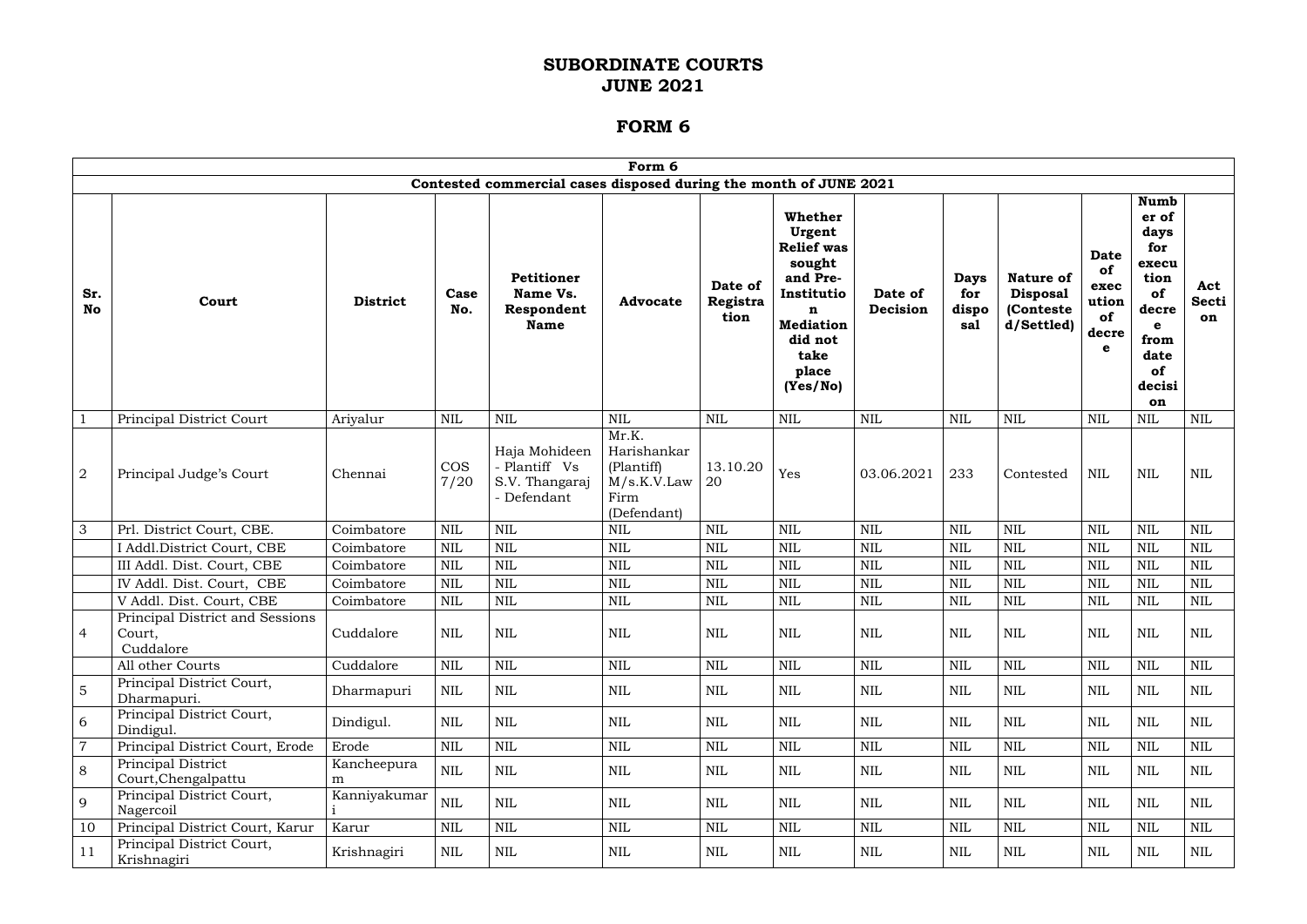|                  | Form 6                                          |                    |              |                                                                   |                 |                             |                                                                                                                                             |                     |                                    |                                                                 |                                                        |                                                                                                                          |                           |
|------------------|-------------------------------------------------|--------------------|--------------|-------------------------------------------------------------------|-----------------|-----------------------------|---------------------------------------------------------------------------------------------------------------------------------------------|---------------------|------------------------------------|-----------------------------------------------------------------|--------------------------------------------------------|--------------------------------------------------------------------------------------------------------------------------|---------------------------|
|                  |                                                 |                    |              | Contested commercial cases disposed during the month of JUNE 2021 |                 |                             |                                                                                                                                             |                     |                                    |                                                                 |                                                        |                                                                                                                          |                           |
| Sr.<br><b>No</b> | Court                                           | <b>District</b>    | Case<br>No.  | <b>Petitioner</b><br>Name Vs.<br>Respondent<br><b>Name</b>        | <b>Advocate</b> | Date of<br>Registra<br>tion | Whether<br>Urgent<br><b>Relief</b> was<br>sought<br>and Pre-<br>Institutio<br>n<br><b>Mediation</b><br>did not<br>take<br>place<br>(Yes/No) | Date of<br>Decision | <b>Days</b><br>for<br>dispo<br>sal | <b>Nature of</b><br><b>Disposal</b><br>(Conteste)<br>d/Settled) | <b>Date</b><br>of<br>exec<br>ution<br>of<br>decre<br>e | <b>Numb</b><br>er of<br>days<br>for<br>execu<br>tion<br>of<br>decre<br>$\mathbf e$<br>from<br>date<br>of<br>decisi<br>on | Act<br><b>Secti</b><br>on |
|                  | Additional District Court,<br>Krishnagiri       | Krishnagiri        | <b>NIL</b>   | <b>NIL</b>                                                        | $\mbox{NIL}$    | <b>NIL</b>                  | $\mbox{NIL}$                                                                                                                                | <b>NIL</b>          | <b>NIL</b>                         | <b>NIL</b>                                                      | <b>NIL</b>                                             | $\mbox{NIL}$                                                                                                             | <b>NIL</b>                |
|                  | Additional District Court,<br>Hosur.            | Krishnagiri        | <b>NIL</b>   | <b>NIL</b>                                                        | <b>NIL</b>      | <b>NIL</b>                  | $\mbox{NIL}$                                                                                                                                | $\mbox{NIL}$        | <b>NIL</b>                         | $\mbox{NIL}$                                                    | <b>NIL</b>                                             | <b>NIL</b>                                                                                                               | <b>NIL</b>                |
| 12               | Prl. Dist. & Sessions Court                     | Madurai            | <b>NIL</b>   | <b>NIL</b>                                                        | <b>NIL</b>      | <b>NIL</b>                  | $\text{NIL}$                                                                                                                                | <b>NIL</b>          | <b>NIL</b>                         | <b>NIL</b>                                                      | <b>NIL</b>                                             | <b>NIL</b>                                                                                                               | <b>NIL</b>                |
|                  | I Addl. Dist. & Sessions Court                  | Madurai            | NIL          | <b>NIL</b>                                                        | <b>NIL</b>      | <b>NIL</b>                  | $\mbox{NIL}$                                                                                                                                | $\mbox{NIL}$        | <b>NIL</b>                         | $\mbox{NIL}$                                                    | <b>NIL</b>                                             | NIL                                                                                                                      | <b>NIL</b>                |
|                  | I Addl. Sub Court                               | Madurai            | <b>NIL</b>   | <b>NIL</b>                                                        | NIL             | <b>NIL</b>                  | $\mbox{NIL}$                                                                                                                                | <b>NIL</b>          | <b>NIL</b>                         | <b>NIL</b>                                                      | <b>NIL</b>                                             | <b>NIL</b>                                                                                                               | <b>NIL</b>                |
|                  | II Addl. Sub Court                              | Madurai            | <b>NIL</b>   | <b>NIL</b>                                                        | <b>NIL</b>      | <b>NIL</b>                  | $\text{NIL}$                                                                                                                                | <b>NIL</b>          | <b>NIL</b>                         | <b>NIL</b>                                                      | <b>NIL</b>                                             | <b>NIL</b>                                                                                                               | <b>NIL</b>                |
| 13               | District Court, Nagapattinam                    | Nagapattinam       | <b>NIL</b>   | <b>NIL</b>                                                        | <b>NIL</b>      | <b>NIL</b>                  | $\text{NIL}$                                                                                                                                | <b>NIL</b>          | <b>NIL</b>                         | <b>NIL</b>                                                      | <b>NIL</b>                                             | <b>NIL</b>                                                                                                               | $\mbox{NIL}$              |
|                  | Fast Track Mahila Court,<br>Nagapattinam.       | Nagapattinam       | <b>NIL</b>   | <b>NIL</b>                                                        | $\mbox{NIL}$    | <b>NIL</b>                  | NIL                                                                                                                                         | <b>NIL</b>          | <b>NIL</b>                         | $\text{NIL}$                                                    | <b>NIL</b>                                             | <b>NIL</b>                                                                                                               | $\mbox{NIL}$              |
|                  | Additional District Court,<br>Mayiladuthurai.   | Nagapattinam       | <b>NIL</b>   | <b>NIL</b>                                                        | <b>NIL</b>      | <b>NIL</b>                  | NIL                                                                                                                                         | <b>NIL</b>          | <b>NIL</b>                         | <b>NIL</b>                                                      | <b>NIL</b>                                             | <b>NIL</b>                                                                                                               | <b>NIL</b>                |
|                  | Sub Court, Nagapattinam.                        | Nagapattinam       | <b>NIL</b>   | <b>NIL</b>                                                        | NIL             | $\text{NIL}$                | $\text{NIL}$                                                                                                                                | <b>NIL</b>          | <b>NIL</b>                         | <b>NIL</b>                                                      | <b>NIL</b>                                             | $\mbox{NIL}$                                                                                                             | $\mbox{NIL}$              |
|                  | Principal Sub Court,<br>Mayiladuthurai.         | Nagapattinam       | NIL          | <b>NIL</b>                                                        | $\mbox{NIL}$    | <b>NIL</b>                  | $\mbox{NIL}$                                                                                                                                | <b>NIL</b>          | $\mbox{NIL}$                       | $\mbox{NIL}$                                                    | <b>NIL</b>                                             | <b>NIL</b>                                                                                                               | <b>NIL</b>                |
|                  | Additional Sub Court,<br>Mayiladuthurai.        | Nagapattinam       | NIL          | <b>NIL</b>                                                        | $\mbox{NIL}$    | NIL                         | NIL                                                                                                                                         | <b>NIL</b>          | <b>NIL</b>                         | <b>NIL</b>                                                      | <b>NIL</b>                                             | NIL                                                                                                                      | <b>NIL</b>                |
|                  | The Principal District Judge                    | Nagapattinam       | <b>NIL</b>   | <b>NIL</b>                                                        | $\mbox{NIL}$    | $\mbox{NIL}$                | $\mbox{NIL}$                                                                                                                                | $\mbox{NIL}$        | NIL                                | <b>NIL</b>                                                      | <b>NIL</b>                                             | $\mbox{NIL}$                                                                                                             | <b>NIL</b>                |
| 14               | The Principal District Judge                    | Namakkal           | <b>NIL</b>   | $\mbox{NIL}$                                                      | $\mbox{NIL}$    | $\mbox{NIL}$                | $\mbox{NIL}$                                                                                                                                | $\mbox{NIL}$        | $\rm NIL$                          | $\mbox{NIL}$                                                    | <b>NIL</b>                                             | $\mbox{NIL}$                                                                                                             | $\mbox{NIL}$              |
| 15               | District Court<br>Udhagamandalam, Nilgiri       | Nilgiris           | NIL          | NIL                                                               | NIL             | NIL                         | NIL                                                                                                                                         | NIL                 | <b>NIL</b>                         | NIL                                                             | NIL                                                    | NIL                                                                                                                      | NIL                       |
| 16               | Principal District Court                        | Perambalur         | <b>NIL</b>   | $\mbox{NIL}$                                                      | $\mbox{NIL}$    | <b>NIL</b>                  | $\mbox{NIL}$                                                                                                                                | $\mbox{NIL}$        | NIL                                | $\mbox{NIL}$                                                    | <b>NIL</b>                                             | $\mbox{NIL}$                                                                                                             | <b>NIL</b>                |
|                  | Mahila Court                                    | Perambalur         | NIL          | <b>NIL</b>                                                        | $\mbox{NIL}$    | NIL                         | NIL                                                                                                                                         | $\mbox{NIL}$        | <b>NIL</b>                         | <b>NIL</b>                                                      | <b>NIL</b>                                             | <b>NIL</b>                                                                                                               | <b>NIL</b>                |
|                  | Sub Court                                       | Perambalur         | NIL          | <b>NIL</b>                                                        | $\mbox{NIL}$    | $\text{NIL}$                | NIL                                                                                                                                         | $\mbox{NIL}$        | <b>NIL</b>                         | <b>NIL</b>                                                      | <b>NIL</b>                                             | <b>NIL</b>                                                                                                               | <b>NIL</b>                |
| 17               | The Principal District Court                    | Pudukkottai        | NIL          | <b>NIL</b>                                                        | $\mbox{NIL}$    | NIL                         | NIL                                                                                                                                         | <b>NIL</b>          | $\rm NIL$                          | <b>NIL</b>                                                      | <b>NIL</b>                                             | <b>NIL</b>                                                                                                               | NIL                       |
| 18               | <b>Principal District Court</b>                 | Ramanathapu<br>ram | $\mbox{NIL}$ | <b>NIL</b>                                                        | $\mbox{NIL}$    | <b>NIL</b>                  | NIL                                                                                                                                         | NIL                 | <b>NIL</b>                         | $\mbox{NIL}$                                                    | <b>NIL</b>                                             | <b>NIL</b>                                                                                                               | NIL                       |
| 19               | Principal District Court, Salem                 | Salem              | <b>NIL</b>   | <b>NIL</b>                                                        | NIL             | $\mbox{NIL}$                | $\mbox{NIL}$                                                                                                                                | $\mbox{NIL}$        | $\mbox{NIL}$                       | $\mbox{NIL}$                                                    | <b>NIL</b>                                             | $\mbox{NIL}$                                                                                                             | <b>NIL</b>                |
| 20               | Principal District and Sessions<br>Court        | Sivaganga          | NIL          | NIL                                                               | NIL             | NIL                         | NIL                                                                                                                                         | NIL                 | <b>NIL</b>                         | $\mbox{NIL}$                                                    | <b>NIL</b>                                             | NIL                                                                                                                      | NIL                       |
| 21               | Prl. District Court, Thanjavur                  | Thanjavur          | <b>NIL</b>   | $\mbox{NIL}$                                                      | NIL             | <b>NIL</b>                  | $\mbox{NIL}$                                                                                                                                | $\mbox{NIL}$        | $\text{NIL}$                       | $\mbox{NIL}$                                                    | <b>NIL</b>                                             | $\mbox{NIL}$                                                                                                             | <b>NIL</b>                |
|                  | III Additional District Judge,<br>Pattukkottai. | Thanjavur          | NIL          | NIL                                                               | NIL             | NIL                         | NIL                                                                                                                                         | NIL                 | $\mbox{NIL}$                       | $\rm NIL$                                                       | NIL                                                    | NIL                                                                                                                      | $\rm NIL$                 |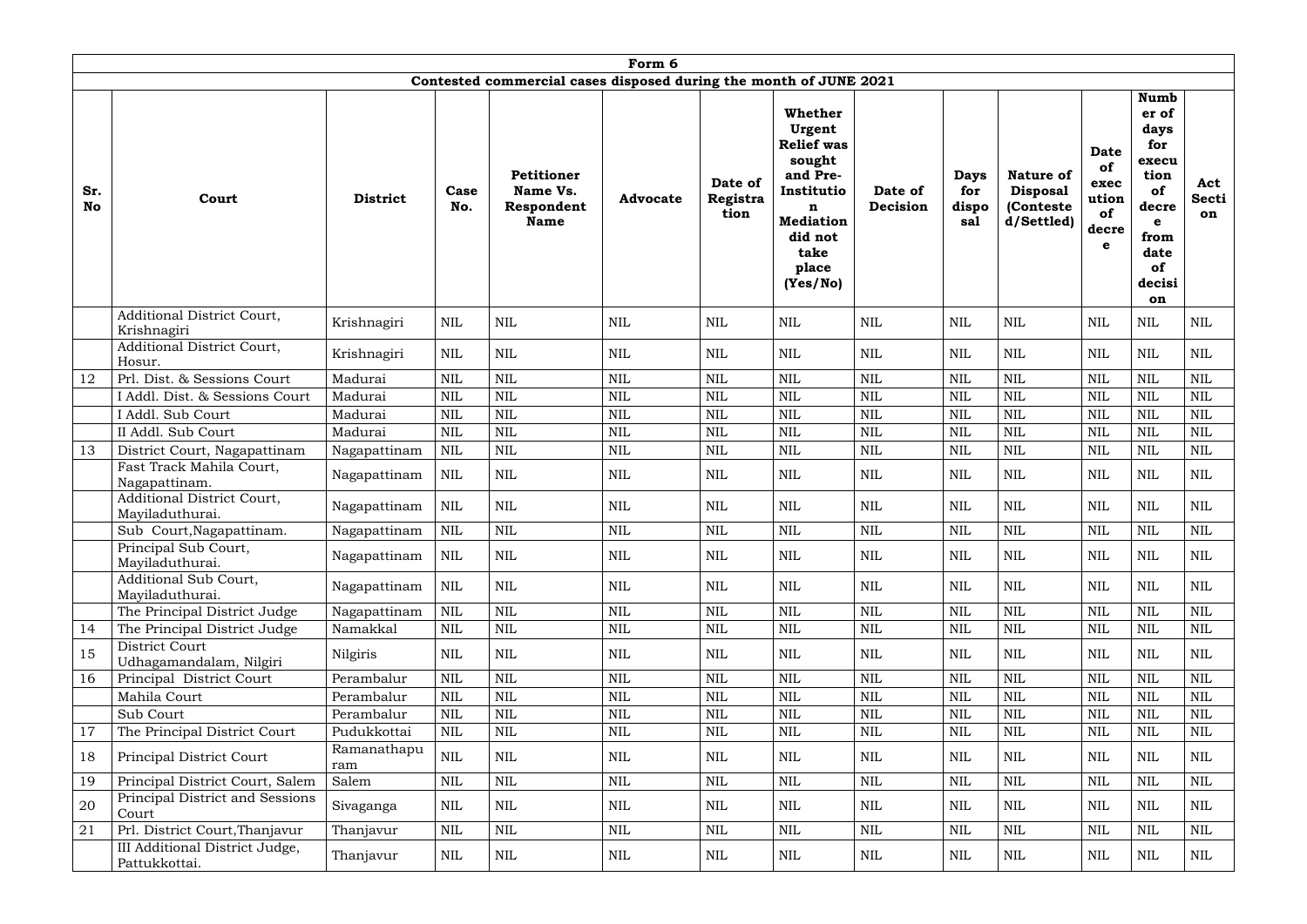|                  | Form 6                                                          |                    |             |                                                                   |                 |                             |                                                                                                                                                       |                     |                                    |                                                                 |                                                        |                                                                                                                          |                           |
|------------------|-----------------------------------------------------------------|--------------------|-------------|-------------------------------------------------------------------|-----------------|-----------------------------|-------------------------------------------------------------------------------------------------------------------------------------------------------|---------------------|------------------------------------|-----------------------------------------------------------------|--------------------------------------------------------|--------------------------------------------------------------------------------------------------------------------------|---------------------------|
|                  |                                                                 |                    |             | Contested commercial cases disposed during the month of JUNE 2021 |                 |                             |                                                                                                                                                       |                     |                                    |                                                                 |                                                        |                                                                                                                          |                           |
| Sr.<br><b>No</b> | Court                                                           | <b>District</b>    | Case<br>No. | <b>Petitioner</b><br>Name Vs.<br>Respondent<br><b>Name</b>        | <b>Advocate</b> | Date of<br>Registra<br>tion | Whether<br>Urgent<br><b>Relief was</b><br>sought<br>and Pre-<br>Institutio<br>$\mathbf n$<br><b>Mediation</b><br>did not<br>take<br>place<br>(Yes/No) | Date of<br>Decision | <b>Days</b><br>for<br>dispo<br>sal | <b>Nature of</b><br><b>Disposal</b><br>(Conteste)<br>d/Settled) | <b>Date</b><br>of<br>exec<br>ution<br>of<br>decre<br>e | <b>Numb</b><br>er of<br>days<br>for<br>execu<br>tion<br>of<br>decre<br>$\mathbf e$<br>from<br>date<br>of<br>decisi<br>on | Act<br><b>Secti</b><br>on |
| 22               | Principal District Court, Theni                                 | Theni              | <b>NIL</b>  | <b>NIL</b>                                                        | $\mbox{NIL}$    | <b>NIL</b>                  | $\mbox{NIL}$                                                                                                                                          | <b>NIL</b>          | <b>NIL</b>                         | NIL                                                             | <b>NIL</b>                                             | $\mbox{NIL}$                                                                                                             | <b>NIL</b>                |
| 23               | Principal District Court,<br>Thoothukudi                        | Thoothukudi        | <b>NIL</b>  | <b>NIL</b>                                                        | NIL             | <b>NIL</b>                  | <b>NIL</b>                                                                                                                                            | <b>NIL</b>          | NIL                                | NIL                                                             | <b>NIL</b>                                             | <b>NIL</b>                                                                                                               | <b>NIL</b>                |
| 24               | Principal District Court                                        | Tiruchirappalli    | <b>NIL</b>  | <b>NIL</b>                                                        | $\mbox{NIL}$    | $\mbox{NIL}$                | <b>NIL</b>                                                                                                                                            | <b>NIL</b>          | <b>NIL</b>                         | NIL                                                             | <b>NIL</b>                                             | <b>NIL</b>                                                                                                               | NIL                       |
| 25               | Principal District Court                                        | Tirunelveli        | <b>NIL</b>  | <b>NIL</b>                                                        | NIL             | $\mbox{NIL}$                | <b>NIL</b>                                                                                                                                            | <b>NIL</b>          | <b>NIL</b>                         | <b>NIL</b>                                                      | <b>NIL</b>                                             | <b>NIL</b>                                                                                                               | $\mbox{NIL}$              |
| 26               | Principal District Court,<br>Tiruppur                           | Tiruppur           | <b>NIL</b>  | <b>NIL</b>                                                        | $\mbox{NIL}$    | <b>NIL</b>                  | $\mbox{NIL}$                                                                                                                                          | $\mbox{NIL}$        | <b>NIL</b>                         | <b>NIL</b>                                                      | <b>NIL</b>                                             | NIL                                                                                                                      | <b>NIL</b>                |
|                  | I Additional District Court,<br>Tiruppur                        | Tiruppur           | <b>NIL</b>  | <b>NIL</b>                                                        | $\mbox{NIL}$    | <b>NIL</b>                  | <b>NIL</b>                                                                                                                                            | $\mbox{NIL}$        | <b>NIL</b>                         | <b>NIL</b>                                                      | <b>NIL</b>                                             | $\mbox{NIL}$                                                                                                             | <b>NIL</b>                |
|                  | II Additional District Court,<br>Tiruppur                       | Tiruppur           | <b>NIL</b>  | <b>NIL</b>                                                        | <b>NIL</b>      | <b>NIL</b>                  | <b>NIL</b>                                                                                                                                            | NIL                 | <b>NIL</b>                         | <b>NIL</b>                                                      | <b>NIL</b>                                             | <b>NIL</b>                                                                                                               | <b>NIL</b>                |
|                  | Principal Sub Court, Tiruppur                                   | Tiruppur           | <b>NIL</b>  | <b>NIL</b>                                                        | $\mbox{NIL}$    | $\mbox{NIL}$                | $\text{NIL}$                                                                                                                                          | <b>NIL</b>          | <b>NIL</b>                         | <b>NIL</b>                                                      | <b>NIL</b>                                             | <b>NIL</b>                                                                                                               | $\mbox{NIL}$              |
|                  | Additional Sub Court,<br>Tiruppur                               | Tiruppur           | <b>NIL</b>  | <b>NIL</b>                                                        | $\mbox{NIL}$    | <b>NIL</b>                  | NIL                                                                                                                                                   | <b>NIL</b>          | <b>NIL</b>                         | <b>NIL</b>                                                      | <b>NIL</b>                                             | NIL                                                                                                                      | <b>NIL</b>                |
|                  | Sub Court, Udumalpet                                            | Tiruppur           | <b>NIL</b>  | $\mbox{NIL}$                                                      | $\mbox{NIL}$    | $\mbox{NIL}$                | $\mbox{NIL}$                                                                                                                                          | NIL                 | <b>NIL</b>                         | $\mbox{NIL}$                                                    | <b>NIL</b>                                             | <b>NIL</b>                                                                                                               | $\mbox{NIL}$              |
|                  | Sub Court, Avinashi                                             | Tiruppur           | <b>NIL</b>  | <b>NIL</b>                                                        | $\mbox{NIL}$    | $\mbox{NIL}$                | <b>NIL</b>                                                                                                                                            | <b>NIL</b>          | <b>NIL</b>                         | <b>NIL</b>                                                      | <b>NIL</b>                                             | NIL                                                                                                                      | <b>NIL</b>                |
| 27               | Principal District Court,<br>Tiruvallur                         | Tiruvallur         | <b>NIL</b>  | <b>NIL</b>                                                        | $\mbox{NIL}$    | <b>NIL</b>                  | <b>NIL</b>                                                                                                                                            | <b>NIL</b>          | <b>NIL</b>                         | <b>NIL</b>                                                      | <b>NIL</b>                                             | <b>NIL</b>                                                                                                               | <b>NIL</b>                |
|                  | The I Additional District and<br>Sessions Court, Tiruvallur.    | Tiruvallur         | NIL         | <b>NIL</b>                                                        | NIL             | NIL                         | NIL                                                                                                                                                   | <b>NIL</b>          | <b>NIL</b>                         | NIL                                                             | <b>NIL</b>                                             | $\mbox{NIL}$                                                                                                             | <b>NIL</b>                |
|                  | The II Additional District and<br>Sessions Court, Poonamallee.  | Tiruvallur         | <b>NIL</b>  | $\mbox{NIL}$                                                      | $\mbox{NIL}$    | <b>NIL</b>                  | <b>NIL</b>                                                                                                                                            | <b>NIL</b>          | <b>NIL</b>                         | NIL                                                             | <b>NIL</b>                                             | $\mbox{NIL}$                                                                                                             | <b>NIL</b>                |
|                  | The III Additional District and<br>Sessions Court, Poonamallee. | Tiruvallur         | NIL         | <b>NIL</b>                                                        | NIL             | NIL                         | NIL                                                                                                                                                   | NIL                 | NIL                                | NIL                                                             | <b>NIL</b>                                             | NIL                                                                                                                      | <b>NIL</b>                |
|                  | The IV Additional District and<br>Sessions Court, Ponneri.      | Tiruvallur         | <b>NIL</b>  | <b>NIL</b>                                                        | NIL             | <b>NIL</b>                  | NIL                                                                                                                                                   | <b>NIL</b>          | <b>NIL</b>                         | <b>NIL</b>                                                      | <b>NIL</b>                                             | $\mbox{NIL}$                                                                                                             | NIL                       |
|                  | The Sub Court, Tiruvallur.                                      | Tiruvallur         | <b>NIL</b>  | <b>NIL</b>                                                        | $\mbox{NIL}$    | $\mbox{NIL}$                | $\text{NIL}$                                                                                                                                          | <b>NIL</b>          | <b>NIL</b>                         | NIL                                                             | <b>NIL</b>                                             | <b>NIL</b>                                                                                                               | <b>NIL</b>                |
|                  | The Sub Court, Poonamallee.                                     | Tiruvallur         | <b>NIL</b>  | <b>NIL</b>                                                        | $\mbox{NIL}$    | $\mbox{NIL}$                | $\mbox{NIL}$                                                                                                                                          | $\mbox{NIL}$        | <b>NIL</b>                         | $\mbox{NIL}$                                                    | <b>NIL</b>                                             | <b>NIL</b>                                                                                                               | $\mbox{NIL}$              |
|                  | The Sub Court, Tiruttani.                                       | Tiruvallur         | <b>NIL</b>  | <b>NIL</b>                                                        | $\mbox{NIL}$    | <b>NIL</b>                  | <b>NIL</b>                                                                                                                                            | <b>NIL</b>          | <b>NIL</b>                         | NIL                                                             | <b>NIL</b>                                             | <b>NIL</b>                                                                                                               | <b>NIL</b>                |
| 28               | Principal District Court,<br>Tiruvannamalai                     | Tiruvannamal<br>a1 | NIL         | <b>NIL</b>                                                        | $\mbox{NIL}$    | NIL                         | NIL                                                                                                                                                   | NIL                 | NIL                                | NIL                                                             | <b>NIL</b>                                             | $\text{NIL}$                                                                                                             | NIL                       |
| 29               | Principal District Court                                        | Tiruvarur          | <b>NIL</b>  | <b>NIL</b>                                                        | $\mbox{NIL}$    | $\mbox{NIL}$                | $\mbox{NIL}$                                                                                                                                          | NIL                 | <b>NIL</b>                         | NIL                                                             | <b>NIL</b>                                             | <b>NIL</b>                                                                                                               | $\mbox{NIL}$              |
| 30               | Principal District Court,<br>Vellore                            | Vellore            | <b>NIL</b>  | <b>NIL</b>                                                        | <b>NIL</b>      | NIL                         | NIL                                                                                                                                                   | <b>NIL</b>          | <b>NIL</b>                         | NIL                                                             | <b>NIL</b>                                             | <b>NIL</b>                                                                                                               | <b>NIL</b>                |
|                  | II Additional District Court,                                   | Vellore            | NIL         | <b>NIL</b>                                                        | NIL             | NIL                         | NIL                                                                                                                                                   | NIL                 | <b>NIL</b>                         | NIL                                                             | <b>NIL</b>                                             | NIL                                                                                                                      | NIL                       |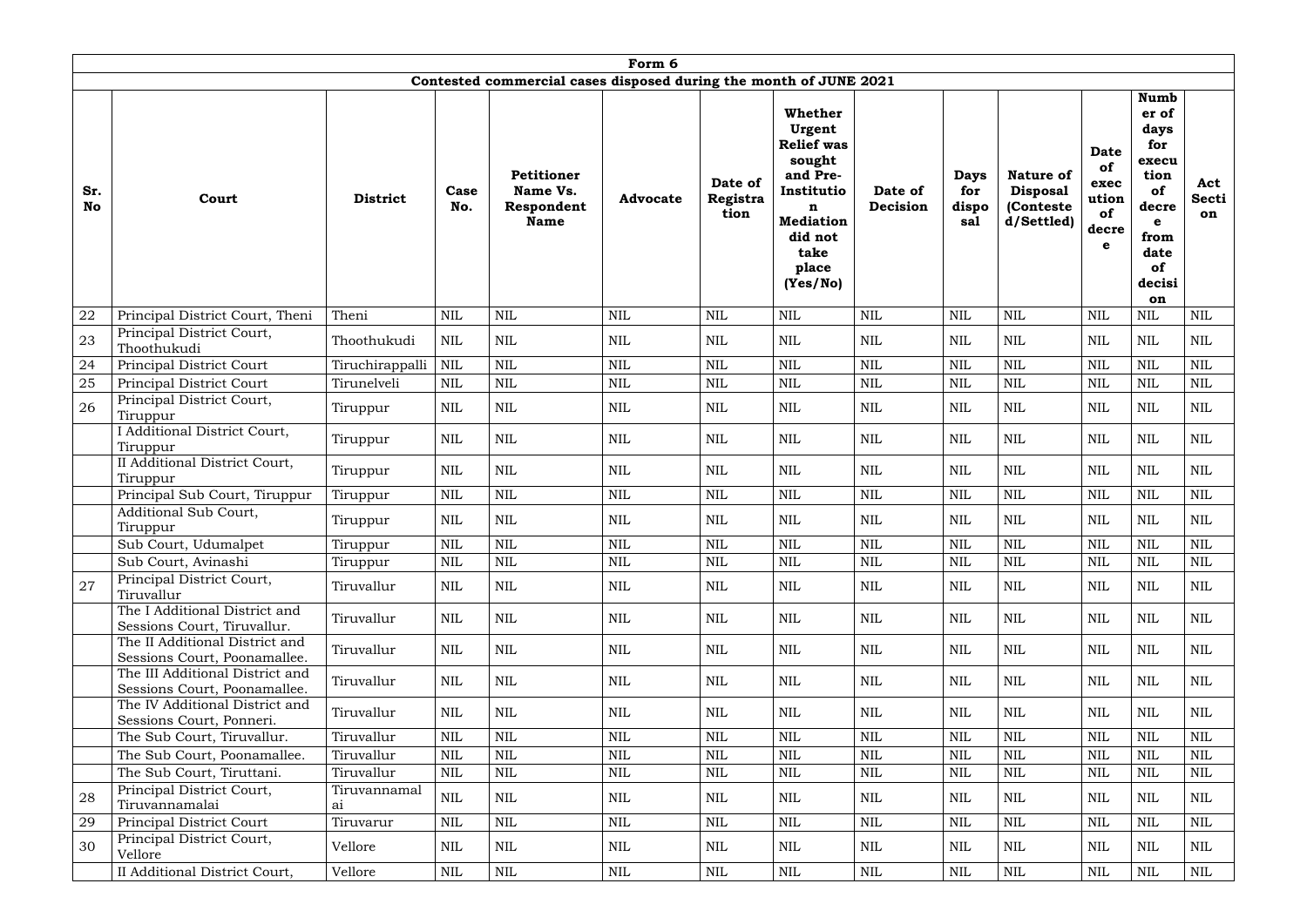|                  | Form 6<br>Contested commercial cases disposed during the month of JUNE 2021 |                 |              |                                                            |                 |                             |                                                                                                                                             |                     |                                    |                                                          |                                                 |                                                                                                                |                           |
|------------------|-----------------------------------------------------------------------------|-----------------|--------------|------------------------------------------------------------|-----------------|-----------------------------|---------------------------------------------------------------------------------------------------------------------------------------------|---------------------|------------------------------------|----------------------------------------------------------|-------------------------------------------------|----------------------------------------------------------------------------------------------------------------|---------------------------|
| Sr.<br><b>No</b> | Court                                                                       | <b>District</b> | Case<br>No.  | <b>Petitioner</b><br>Name Vs.<br>Respondent<br><b>Name</b> | <b>Advocate</b> | Date of<br>Registra<br>tion | Whether<br>Urgent<br><b>Relief was</b><br>sought<br>and Pre-<br>Institutio<br>n<br><b>Mediation</b><br>did not<br>take<br>place<br>(Yes/No) | Date of<br>Decision | <b>Days</b><br>for<br>dispo<br>sal | Nature of<br><b>Disposal</b><br>(Conteste)<br>d/Settled) | Date<br>of<br>exec<br>ution<br>of<br>decre<br>e | <b>Numb</b><br>er of<br>days<br>for<br>execu<br>tion<br>of<br>decre<br>e<br>from<br>date<br>of<br>decisi<br>on | Act<br><b>Secti</b><br>on |
|                  | Ranipet                                                                     |                 |              |                                                            |                 |                             |                                                                                                                                             |                     |                                    |                                                          |                                                 |                                                                                                                |                           |
| 31               | Principal District Court,<br>Villupuram                                     | Villupuram      | <b>NIL</b>   | <b>NIL</b>                                                 | NIL             | NIL                         | NIL                                                                                                                                         | NIL                 | NIL                                | <b>NIL</b>                                               | <b>NIL</b>                                      | NIL                                                                                                            | NIL                       |
| 32               | Principal District Court,<br>Srivillliputtur                                | Virudhunagar    | <b>NIL</b>   | <b>NIL</b>                                                 | NIL             | <b>NIL</b>                  | NIL                                                                                                                                         | <b>NIL</b>          | <b>NIL</b>                         | <b>NIL</b>                                               | <b>NIL</b>                                      | <b>NIL</b>                                                                                                     | <b>NIL</b>                |
|                  | Sub Court, Sivakasi                                                         | Virudhunagar    | <b>NIL</b>   | <b>NIL</b>                                                 | NIL             | NIL                         | $\mbox{NIL}$                                                                                                                                | NIL                 | <b>NIL</b>                         | <b>NIL</b>                                               | <b>NIL</b>                                      | NIL                                                                                                            | NIL                       |
| 33               | PRINCIPAL DISTRICT JUDGE,<br><b>PUDUCHERRY</b>                              | Puducherry      | $\mbox{NIL}$ | $\mbox{NIL}$                                               | NIL             | $\mbox{NIL}$                | $\mbox{NIL}$                                                                                                                                | <b>NIL</b>          | NIL                                | $\mbox{NIL}$                                             | NIL                                             | $\mbox{NIL}$                                                                                                   | <b>NIL</b>                |
|                  | DISTRICT JUDGE, KARAIKAL                                                    | Puducherry      | NIL          | <b>NIL</b>                                                 | $\mbox{NIL}$    | $\text{NIL}$                | $\mbox{NIL}$                                                                                                                                | NIL                 | $\mbox{NIL}$                       | NIL                                                      | <b>NIL</b>                                      | <b>NIL</b>                                                                                                     | <b>NIL</b>                |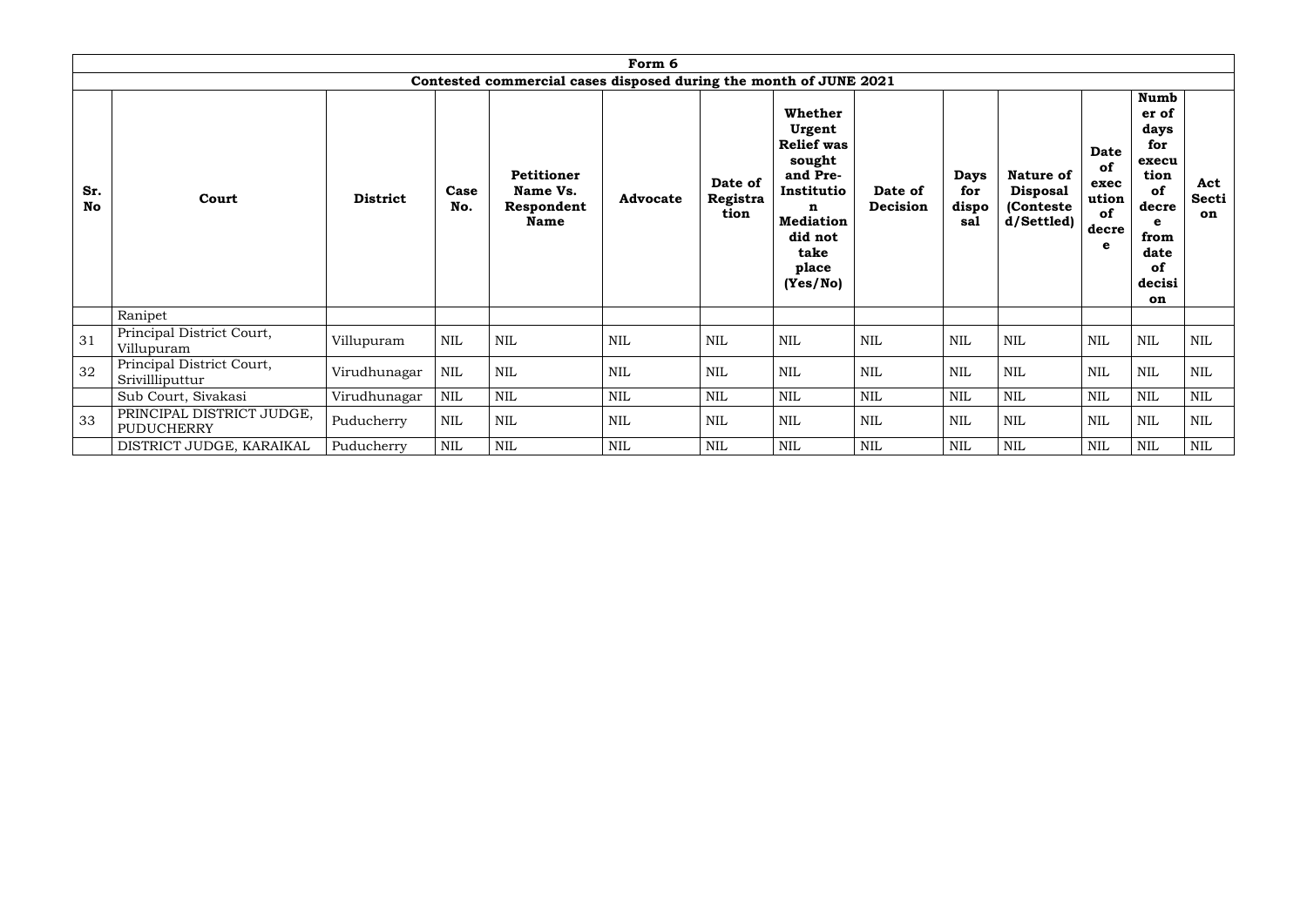#### **SUBORDINATE COURTS JUNE 2021 FORM 7**

|                |                                                  | Form 7                                                    |                                                                        |                                                                      |                                                                       |                                                                          |
|----------------|--------------------------------------------------|-----------------------------------------------------------|------------------------------------------------------------------------|----------------------------------------------------------------------|-----------------------------------------------------------------------|--------------------------------------------------------------------------|
|                |                                                  | Summary of Commercial Cases during the month of JUNE 2021 |                                                                        |                                                                      |                                                                       |                                                                          |
| Sr.No          | Court                                            | <b>District</b>                                           | <b>Total number of cases</b><br>pending on the 1st day of<br>the month | <b>Total number</b><br>of cases<br>instituted<br>during the<br>month | <b>Total</b><br>number of<br>cases<br>disposed<br>during the<br>month | <b>Total number</b><br>of cases<br>pending at<br>the end of the<br>month |
| $\mathbf{1}$   | Principal District Court                         | Ariyalur                                                  | $\overline{0}$                                                         | $\Omega$                                                             | $\overline{0}$                                                        | $\overline{0}$                                                           |
|                |                                                  | <b>Ariyalur Total</b>                                     | $\mathbf 0$                                                            | $\mathbf 0$                                                          | $\mathbf 0$                                                           | $\mathbf 0$                                                              |
| $\sqrt{2}$     | Principal City Civil Court                       | Chennai                                                   | 11                                                                     | $\overline{0}$                                                       |                                                                       | 10                                                                       |
|                |                                                  | <b>Chennai Total</b>                                      | 11                                                                     | $\mathbf 0$                                                          |                                                                       | 10                                                                       |
| $\mathfrak{Z}$ | Prl. District Court, CBE.                        | Coimbatore                                                | 201                                                                    | $\overline{7}$                                                       | $\overline{0}$                                                        | 208                                                                      |
|                | I Addl.District Court, CBE                       | Coimbatore                                                | 10                                                                     | $\overline{0}$                                                       | $\mathbf{0}$                                                          | 10                                                                       |
|                | III Addl. Dist. Court, CBE                       | Coimbatore                                                | 26                                                                     | $\Omega$                                                             | $\overline{0}$                                                        | 26                                                                       |
|                | IV Addl. Dist. Court, CBE                        | Coimbatore                                                | 35                                                                     | $\overline{0}$                                                       | $\Omega$                                                              | 35                                                                       |
|                | V Addl. Dist. Court, CBE                         | Coimbatore                                                | 34                                                                     | $\overline{O}$                                                       | $\mathbf{0}$                                                          | 34                                                                       |
|                | PSJ Court, CBE                                   | Coimbatore                                                | 81                                                                     | $\overline{O}$                                                       | $\mathbf{0}$                                                          | 81                                                                       |
|                | I ASJ Court, CBE                                 | Coimbatore                                                | 129                                                                    | $\overline{O}$                                                       | $\mathbf{0}$                                                          | 129                                                                      |
|                | II ASJ Court, CBE                                | Coimbatore                                                | 59                                                                     | $\overline{0}$                                                       | $\mathbf{0}$                                                          | 59                                                                       |
|                | III ASJ Court, CBE                               | Coimbatore                                                | 59                                                                     | $\overline{0}$                                                       | $\mathbf{0}$                                                          | 59                                                                       |
|                | Sub Court, Pollachi                              | Coimbatore                                                | 34                                                                     | $\overline{0}$                                                       | $\overline{0}$                                                        | 34                                                                       |
|                |                                                  | <b>Coimbatore Total</b>                                   | 668                                                                    | $\overline{7}$                                                       | $\mathbf 0$                                                           | 675                                                                      |
| $\overline{4}$ | Principal District and Sessions Court, Cuddalore | Cuddalore                                                 | 8                                                                      | $\overline{O}$                                                       | $\mathbf{0}$                                                          | $8\,$                                                                    |
|                |                                                  | <b>Cuddalore Total</b>                                    | 8                                                                      | $\mathbf 0$                                                          | $\mathbf 0$                                                           | 8                                                                        |
| $5\phantom{.}$ | Principal District Court, Dharmapuri.            | Dharmapuri                                                | 11                                                                     | $\overline{0}$                                                       | $\Omega$                                                              | 11                                                                       |
|                |                                                  | Dharmapuri Total                                          | 11                                                                     | $\mathbf 0$                                                          | $\mathbf 0$                                                           | 11                                                                       |
| 6              | Principal District Court, Dindigul.              | Dindigul                                                  | 84                                                                     | $\overline{0}$                                                       | $\overline{0}$                                                        | 84                                                                       |
|                |                                                  | <b>Dindigul Total</b>                                     | 84                                                                     | $\mathbf 0$                                                          | $\mathbf 0$                                                           | 84                                                                       |
| $\overline{7}$ | Principal District Court, Erode                  | Erode                                                     | 33                                                                     | $\overline{0}$                                                       | $\overline{0}$                                                        | 33                                                                       |
|                | I Additional District Court, Erode               | Erode                                                     |                                                                        | $\overline{0}$                                                       | $\mathbf{0}$                                                          |                                                                          |
|                | Principal Subordinate Court, Erode               | Erode                                                     | 19                                                                     | $\overline{2}$                                                       | $\overline{0}$                                                        | 21                                                                       |
|                | I Additional Subordinate Court, Erode            | Erode                                                     | 16                                                                     | $\Delta$                                                             | $\Omega$                                                              | 20                                                                       |
|                | II Additional Subordinate Court, Erode           | Erode                                                     | $\overline{4}$                                                         | $\overline{0}$                                                       | $\mathbf{0}$                                                          | $\overline{4}$                                                           |
|                | Sub Court, Gobichettipalayam                     | Erode                                                     |                                                                        | $\overline{0}$                                                       | $\overline{0}$                                                        | $\mathbf{1}$                                                             |
|                |                                                  | <b>Erode Total</b>                                        | 74                                                                     | 6                                                                    | $\mathbf 0$                                                           | 80                                                                       |
| 8              | Principal District Court, Chengalpattu           | Kancheepuram                                              | 49                                                                     | $\overline{0}$                                                       | $\overline{0}$                                                        | 49                                                                       |
|                |                                                  | Kancheepuram Total                                        | 49                                                                     | $\mathbf 0$                                                          | $\mathbf 0$                                                           | 49                                                                       |
| 9              | Principal District Court, Nagercoil              | Kanniyakumari                                             | 45                                                                     |                                                                      |                                                                       | 45                                                                       |
|                |                                                  | Kanniyakumari Total                                       | 45                                                                     |                                                                      |                                                                       | 45                                                                       |
| 10             | Principal District Court, Karur                  | Karur                                                     | 5                                                                      | $\overline{0}$                                                       | $\mathbf{0}$                                                          | 5 <sub>1</sub>                                                           |
|                |                                                  | <b>Karur Total</b>                                        | $5\phantom{1}$                                                         | $\mathbf 0$                                                          | $\mathbf 0$                                                           | $5\phantom{a}$                                                           |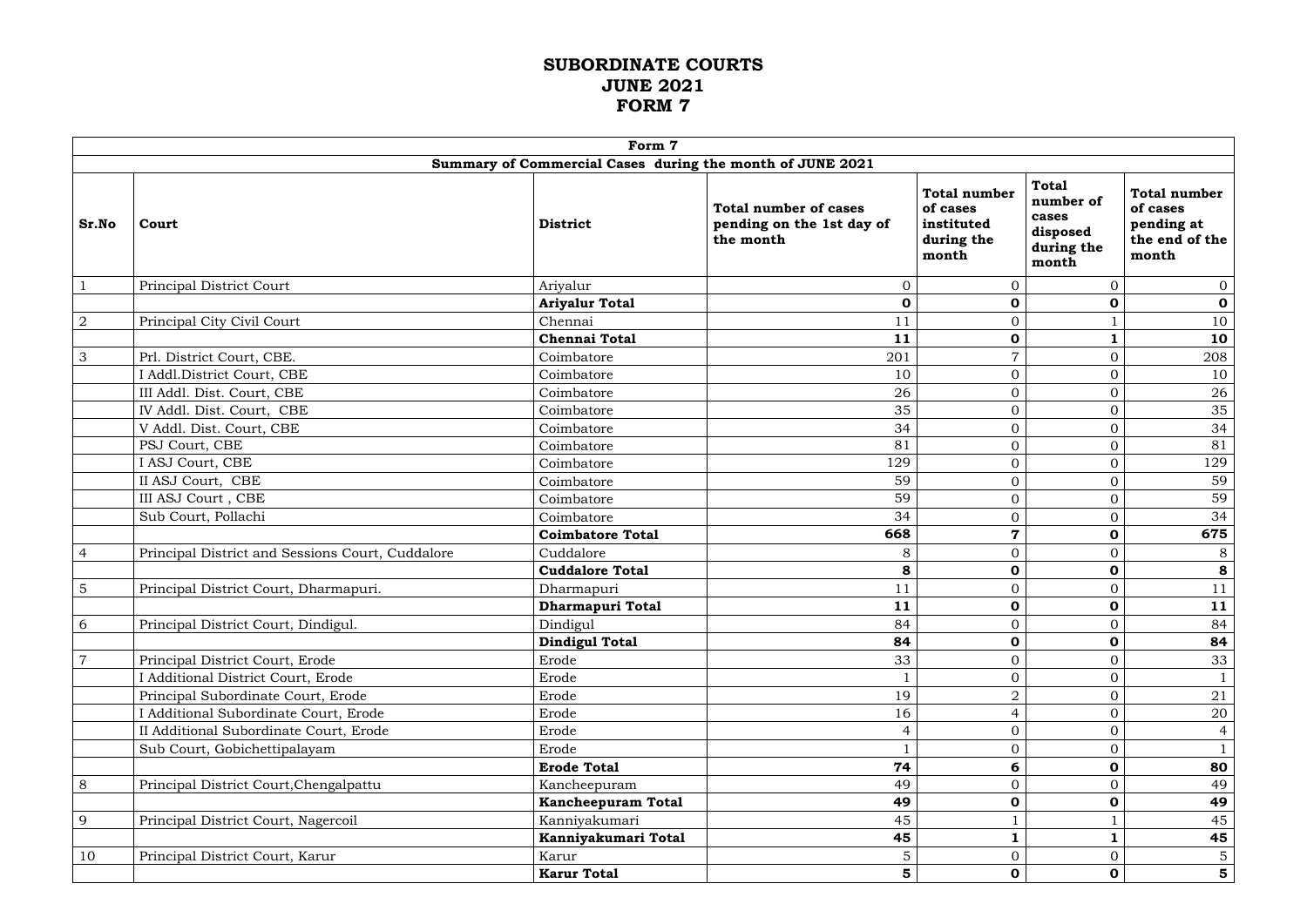|            |                                              | Form 7                                                    |                                                                        |                                                                      |                                                                       |                                                                          |
|------------|----------------------------------------------|-----------------------------------------------------------|------------------------------------------------------------------------|----------------------------------------------------------------------|-----------------------------------------------------------------------|--------------------------------------------------------------------------|
|            |                                              | Summary of Commercial Cases during the month of JUNE 2021 |                                                                        |                                                                      |                                                                       |                                                                          |
| Sr.No      | Court                                        | <b>District</b>                                           | <b>Total number of cases</b><br>pending on the 1st day of<br>the month | <b>Total number</b><br>of cases<br>instituted<br>during the<br>month | <b>Total</b><br>number of<br>cases<br>disposed<br>during the<br>month | <b>Total number</b><br>of cases<br>pending at<br>the end of the<br>month |
| 11         | Principal District Court, Krishnagiri        | Krishnagiri                                               | 3                                                                      | $\overline{0}$                                                       | $\overline{0}$                                                        | 3                                                                        |
|            | Additional District Court, Krishnagiri       | Krishnagiri                                               |                                                                        | $\overline{0}$                                                       | $\overline{0}$                                                        |                                                                          |
|            | Additional District Court, Hosur.            | Krishnagiri                                               | 40                                                                     | $\overline{0}$                                                       | $\Omega$                                                              | 40                                                                       |
|            |                                              | Krishnagiri Total                                         | 44                                                                     | $\mathbf 0$                                                          | $\mathbf 0$                                                           | 44                                                                       |
| 12         | Prl. Dist. & Sessions Court                  | Madurai                                                   | 80                                                                     | $\overline{0}$                                                       | $\overline{0}$                                                        | 80                                                                       |
|            | I Addl. Dist. & Sessions Court               | Madurai                                                   |                                                                        | $\mathbf{0}$                                                         | $\overline{0}$                                                        |                                                                          |
|            | I Addl. Sub Court                            | Madurai                                                   | 3                                                                      | $\Omega$                                                             | $\overline{0}$                                                        | $\sqrt{3}$                                                               |
|            | II Addl. Sub Court                           | Madurai                                                   | $\overline{2}$                                                         | $\overline{0}$                                                       | $\overline{0}$                                                        | $\overline{2}$                                                           |
|            |                                              | <b>Madurai Total</b>                                      | 86                                                                     | $\mathbf 0$                                                          | $\bf{0}$                                                              | 86                                                                       |
| 13         | Principal District Court                     | Nagapattinam                                              | $\overline{0}$                                                         | $\overline{0}$                                                       | $\Omega$                                                              | $\overline{0}$                                                           |
|            |                                              | <b>Nagapattinam Total</b>                                 | $\mathbf 0$                                                            | $\mathbf 0$                                                          | $\mathbf 0$                                                           | $\mathbf 0$                                                              |
| 14         | The Principal District Judge                 | Namakkal                                                  | 64                                                                     | 3                                                                    | $\overline{0}$                                                        | 67                                                                       |
|            |                                              | <b>Namakkal Total</b>                                     | 64                                                                     | 3                                                                    | $\mathbf 0$                                                           | 67                                                                       |
| 15         | District Court Udhagamandalam, Nilgiri       | Nilgiris                                                  | $\overline{2}$                                                         | $\overline{0}$                                                       | $\overline{0}$                                                        | $\overline{2}$                                                           |
|            |                                              | <b>Nilgiris Total</b>                                     | $\boldsymbol{2}$                                                       | $\mathbf 0$                                                          | $\bf{0}$                                                              | $\mathbf{2}$                                                             |
| 16         | Principal District Court                     | Perambalur                                                | $\overline{0}$                                                         | $\overline{0}$                                                       | $\overline{0}$                                                        | $\overline{0}$                                                           |
|            |                                              | <b>Perambalur Total</b>                                   | $\mathbf 0$                                                            | $\mathbf 0$                                                          | $\bf{0}$                                                              | $\mathbf 0$                                                              |
| 17         | The Principal District Court                 | Pudukottai                                                | 84                                                                     | $\overline{0}$                                                       | $\Omega$                                                              | 84                                                                       |
|            |                                              | <b>Pudukottai Total</b>                                   | 84                                                                     | $\bf{0}$                                                             | $\mathbf 0$                                                           | 84                                                                       |
| 18         | <b>Principal District Court</b>              | Ramanathapuram                                            | $\overline{2}$                                                         | $\overline{0}$                                                       | $\Omega$<br>$\cup$                                                    | $\overline{a}$                                                           |
|            |                                              | Ramanathapuram Total                                      | $\overline{2}$                                                         | $\mathbf 0$                                                          | $\mathbf 0$                                                           | $\mathbf{2}$                                                             |
| 19         | Principal District Court, Salem              | Salem                                                     | 96                                                                     | $\overline{0}$                                                       | $\Omega$                                                              | 96                                                                       |
|            |                                              | <b>Salem Total</b>                                        | 96                                                                     | $\mathbf 0$                                                          | $\mathbf 0$                                                           | 96                                                                       |
| 20         | Principal District and Sessions Court        | Sivaganga                                                 | $\overline{0}$                                                         | $\overline{0}$                                                       | $\overline{0}$                                                        | $\overline{0}$                                                           |
|            |                                              | Sivaganga Total                                           | $\mathbf 0$                                                            | $\mathbf 0$                                                          | 0                                                                     | $\mathbf 0$                                                              |
| 21         | Prl. District Court, Thanjavur               | Thanajvur                                                 | 82                                                                     | 6                                                                    | $\overline{0}$                                                        | 88                                                                       |
|            | III Additional District Judge, Pattukkottai. | Thanajvur                                                 | $\overline{2}$                                                         | $\overline{0}$                                                       | $\Omega$                                                              | $\overline{2}$                                                           |
|            |                                              | Thanajvur Total                                           | 84                                                                     | 6                                                                    | $\mathbf 0$                                                           | 90                                                                       |
| ${\bf 22}$ | Principal District Court, Theni              | Theni                                                     | $\overline{2}$                                                         | $\mathbf{0}$                                                         | $\Omega$                                                              | $\overline{2}$                                                           |
|            |                                              | <b>Theni Total</b>                                        | $\boldsymbol{2}$                                                       | $\mathbf 0$                                                          | $\mathbf 0$                                                           | $\mathbf{2}$                                                             |
| 23         | Principal District Court, Thoothukudi        | Thoothukudi                                               | 39                                                                     | $\Omega$                                                             | $\Omega$                                                              | 39                                                                       |
|            |                                              | Thoothukudi Total                                         | 39                                                                     | $\mathbf 0$                                                          | $\mathbf 0$                                                           | 39                                                                       |
| 24         | Principal District Court                     | Tiruchirappalli                                           | 24                                                                     |                                                                      | $\Omega$                                                              | 25                                                                       |
|            | I Additional Sub Court, Trichy               | Tiruchirappalli                                           | 9                                                                      | $\Omega$                                                             | $\Omega$                                                              | 9                                                                        |
|            | II Additional Sub Court, Trichy              | Tiruchirappalli                                           | 8                                                                      | $\overline{0}$                                                       | $\Omega$                                                              | 8                                                                        |
|            | IV Additional Sub Court, Trichy              | Tiruchirappalli                                           | $\overline{7}$                                                         | $\mathbf{0}$                                                         |                                                                       | $\overline{7}$                                                           |
|            |                                              | Tiruchirappalli Total                                     | 48                                                                     |                                                                      | $\mathbf 0$                                                           | 49                                                                       |
| 25         | Principal District Court                     | Tirunelveli                                               | 15                                                                     | $\mathbf{0}$                                                         | $\overline{0}$                                                        | 15                                                                       |
|            |                                              |                                                           |                                                                        |                                                                      |                                                                       |                                                                          |